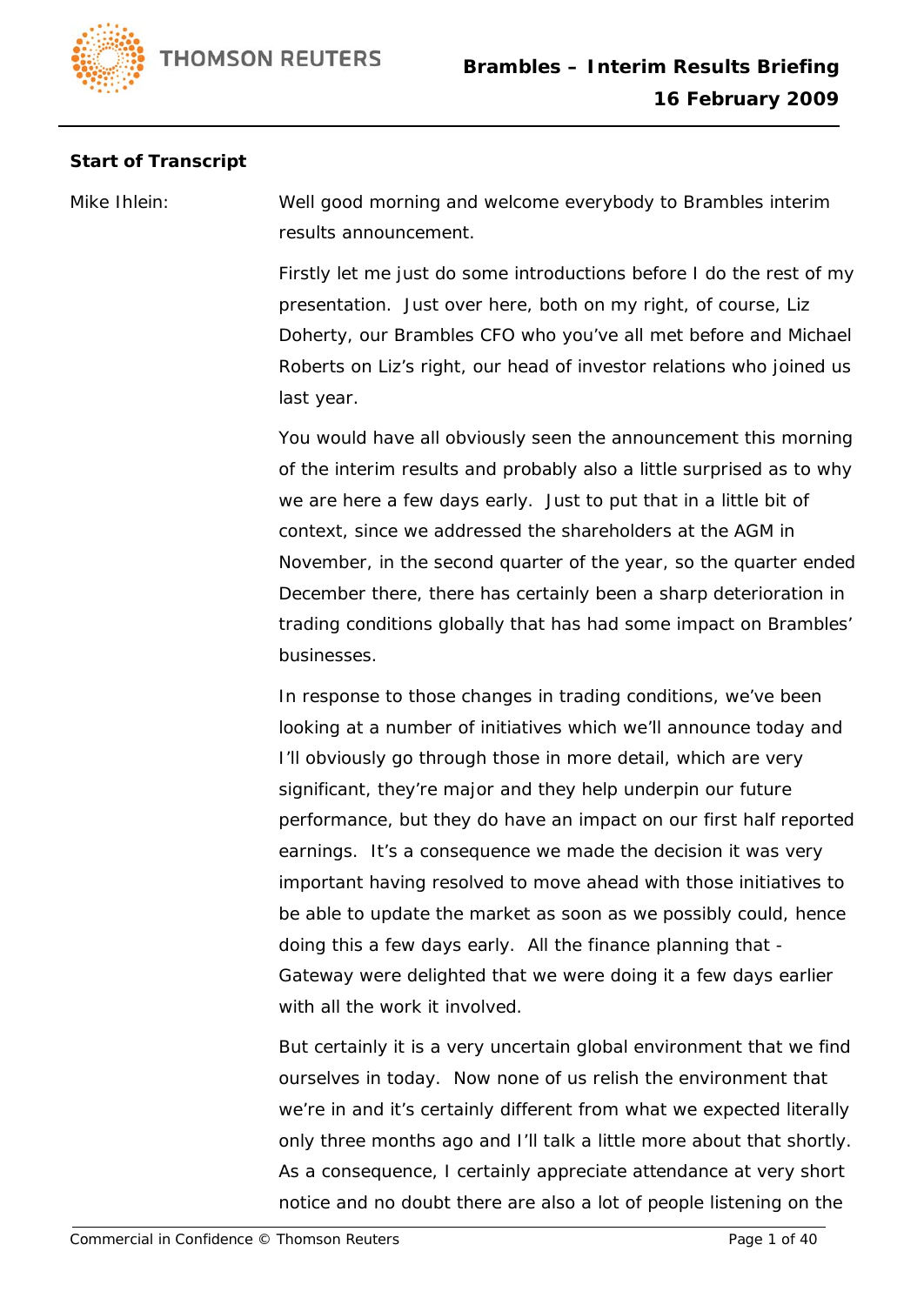

webcast today and we'll take all your Q&A both from the floor and from the webcast at the end of the presentation.

Looking firstly at first quarter performance and first half performance in revenue growth, we've actually got good revenue growth despite the challenging conditions that we've seen. Underlying profit is in line with prior year and significant items which I'll talk a lot more about through the course of the presentation did impact our statutory profit, but it's in relation to the actions that we're taking and they're very significant and major reviews of our businesses, to really underpin our future performance.

I think what is encouraging, in these challenging environments to be able to deliver 4% revenue growth is a good result. I think what is particularly encouraging is that we are winning across all our businesses in both CHEP and Recall new business and I'll talk a little more about that, because I think that is a very important indicator for the longer term health of the business.

We are continuing where necessary to invest in new markets. China and India continue to be an important priority for us. Poland is an important priority, but we're also winning new business in a number of other more key, established markets, like the USA where we have one business in beverages and in food service.

So as a consequence, our pipeline is strong and that's what's going to position us well for recovery when our key customers and our key markets recover from recession and return to growth. We're continuing to generate cash flow and that will be a major emphasis in what are now clearly very tight credit markets and both Liz and I will talk a little more about that because I think we are well placed to deal with those conditions.

Our balance sheet is strong and Liz will talk more about this, but the treasury team at Gateway has done a lot of great work in recent months in undertaking major refinancings for our debt and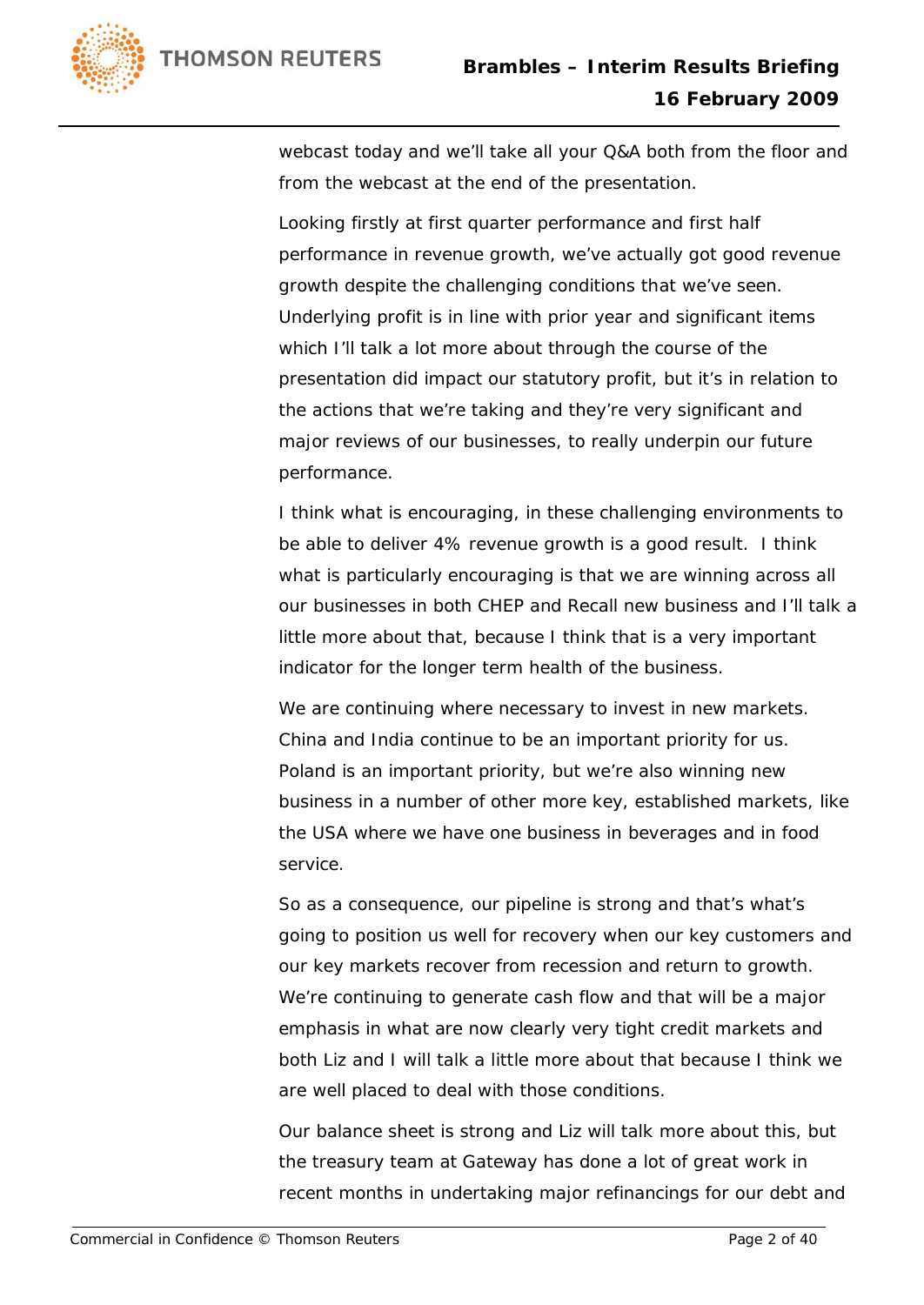

we are now very well placed in terms of the prudency of our credit facilities in our balance sheet. I think that is very good news and a big credit to the treasury team at Brambles.

The directors have also announced today an interim dividend of 17.5AU cents. That's an increase of 3% on the equivalent period last year and the dividend is the same level as we had for the final dividend in 2008 and goes some way, I think, to indicate our confidence in the long term future.

The directors have also announced today, and this was flagged at the annual general meeting of shareholders, that we will have a dividend reinvestment plan effective for this interim dividend and that's also in today's release.

Just turning now to a few highlights in terms of overview of the first half performance. Sales, as I said, were up 4% in constant currency to nearly \$2.1 billion and the encouraging thing is that that is growth in all regions, of CHEP and Recall, notwithstanding the challenging conditions.

Underlying profit at \$469 million is in line with last year. Earnings per share, however, was down 6% but that's really reflecting the movements in the Aussie dollar versus the US dollar which, as you all know, has been very volatile in recent months. In constant currency terms actually our EPS was in line with last year.

Our operating cash flow of \$221 million is after taking into account \$55 million of cash costs associated with the significant items in the half and I'll have to say there'll be a continuing strong focus on how do we further improve our cash generation over the coming months and years in these more challenging credit markets.

Total significant items in the half are just under \$132 million and that's a significant number and so the title I guess, but most importantly, those charges relate to three very significant and major initiatives that we're announcing today that will help underpin the future performance of Bramble's businesses. I'll talk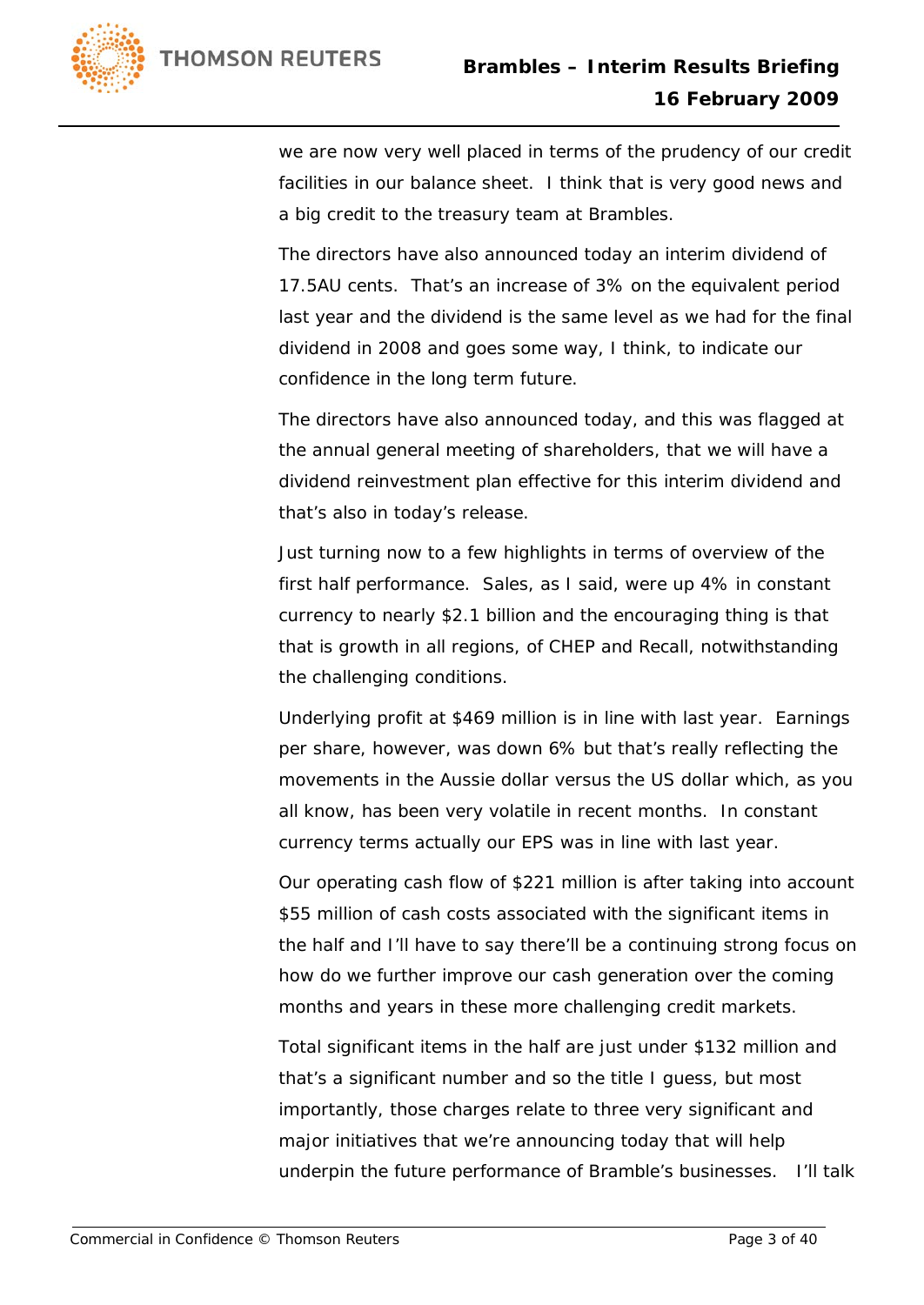

about each one of those in some more detail and obviously happy to take questions at the end.

Most importantly, even though we're looking at what do we need to do for the right cost structure in our business, we're also very cognisant of what do we need to do about looking after and meeting our customer's requirements. It's a very changed world out there and that's impacting our customers as much as it is any other company and we're looking at ways that we can better serve those customers to deliver better value to them for the longer term. I'll talk a little more about that in a minute.

As a consequence of the significant items charges, our statutory profits are \$337 million, that is down 30% but it's really in relation to the investments in these major initiatives that we've announced today.

I think the message on this slide, new business delivering revenue growth, really says it all. We have seen growth in all regions and Liz will go through this in more detail, but we are winning business in all markets. There's no exception to that in our business today. That is going to be very important for the long term success of the company because these more difficult times won't stay here forever and when key customers and key markets return to growth following - some countries are already in recession, but when they come out of recession, provided we continue to win new business, we will be very well placed for the long term.

At the moment though, core sales are being affected and we flagged this potential at the AGM in November and our core sales in certainly our 2Q markets of the USA and Europe are down in the range of 3% to 4%. Now that's because of the economy. You've seen all the statistics around how poor consumer sentiment is. They are at historically low levels in many, many countries. So it's not surprising I think the consumers are certainly tightening their belts. That's impacting our customers and of course they're taking less pallet orders as a consequence of that.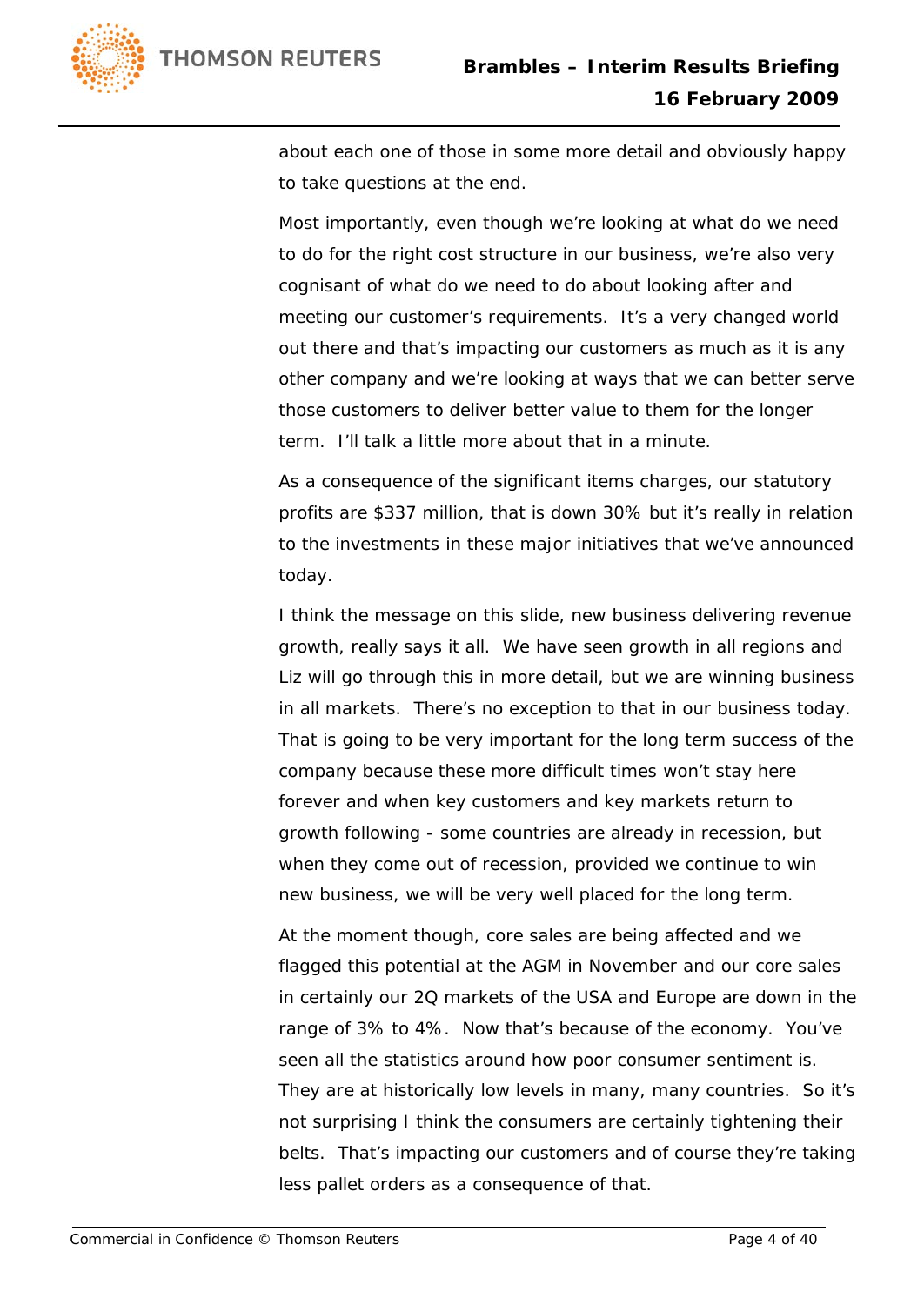

So what are we doing about that? Firstly it's encouraging that price and better mix in our businesses, particularly in the USA and Europe are really offsetting that 3% to 4% decline in core volume, core sales revenue. Therefore the 4% revenue growth that you see us delivering in the first half is really predominantly driven by new business and that's the key message that I think you need to take away for the longer term future for the business. Core volume down, offset by pricing mix, but what is most important is that we're still winning new business.

As I said, we are continuing to target key sectors. They're no different from what I outlined over the last 12 to 18 months for the market. It's food service in the USA, it's beverages in the USA, it's Poland, it's Germany, it's China and it's India. Now we're certainly being prudent about where we spend our money and how fast we spend our money, but the focus on investing in those opportunities will continue.

Just make a comment about the automotive sector. I have to say, I'm glad I'm not a car manufacturer, but clearly the auto sector globally is very weak. For Brambles, for our CHEP business, automotive represents about 4% of our total revenue globally, so it's a relatively small number. There's good margin business, I'd have to say, but it does have some impact on our results in Europe, Australia and South Africa. Nothing in the United States, of course, but again I think we have such a good position in that sector that eventually the automotive sector will recover and I think we're well placed to benefit from that recovery as and when it does in the longer term.

In the last 12 months I've spent a lot of time talking about Walmart and the transitional arrangements with Walmart logistics and I'm not saying much about Walmart today. Simple reason for that is that Walmart is on track and the implementation is proceeding according to plan and the estimated transition costs in the 2009 financial year are as we indicated to the market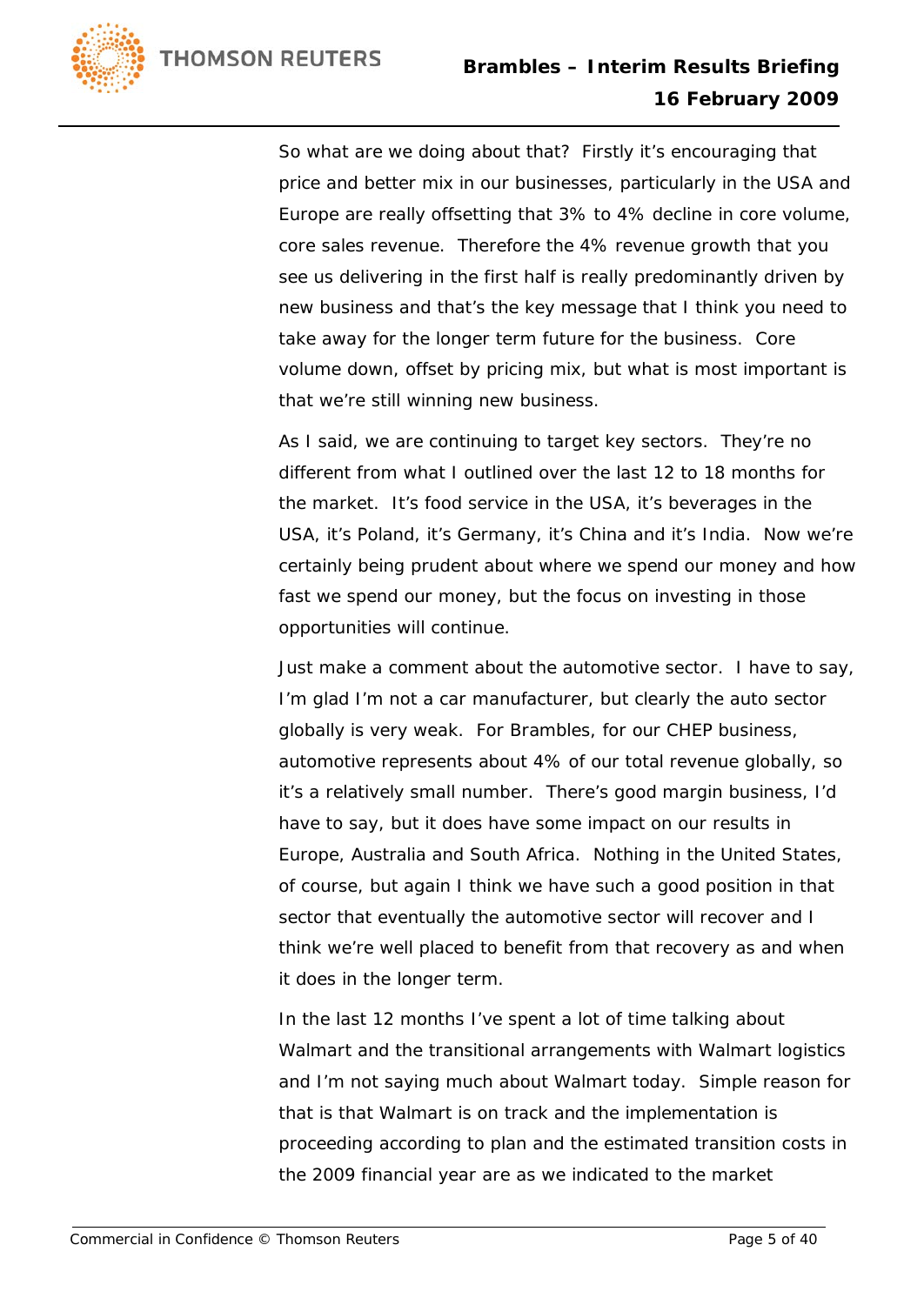

previously. I'll obviously have to take questions in Walmart later, but you won't hear much further from me on that.

We are in challenging times. All companies are and I think all companies, including Brambles, need to be on the front foot and taking action to respond to these difficult times. In the last several months we have already had a major focus on discretionary costs and on capital expenditure. You see that reflected in some aspects of our results today where in some parts of our business our overheads are coming down, our capital expenditure in this period is lower than it was last year, we have more work to do on capex efficiency, but that focus is continuing.

The economic slowdown that we have experienced we expect will remain for some time. I don't think anybody really knows how long and I think the other feature of the slowdown is volatility, whether it's in consumer sentiment, to retail sales, credit markets, currencies, volatility appears to be the order of the day and I think volatility will also continue for some time. Therefore we need to be flexible and we need to be responsive to be able to deal with continuing challenges.

So we've announced today three major initiatives to respond to the slowdown and I'll talk about each of them in more detail in a minute.

Firstly we've announced today the accelerated scrapping of seven million excess pallets in our USA business. We have a total pallet pool in the USA of about 80 million pellets. So this is a significant initiative to deal with the slowing in that environment and I will come back to that and talk more about it in a minute.

Secondly, we are increasing our investment in our two year pallet quality program in the USA, and I will come back and talk more about that. That's a major focus around continue to meet customer requirements over the next six to 12 months.

Lastly, we are rationalising doing a review of facilities and operations around the world that we expect over the next 12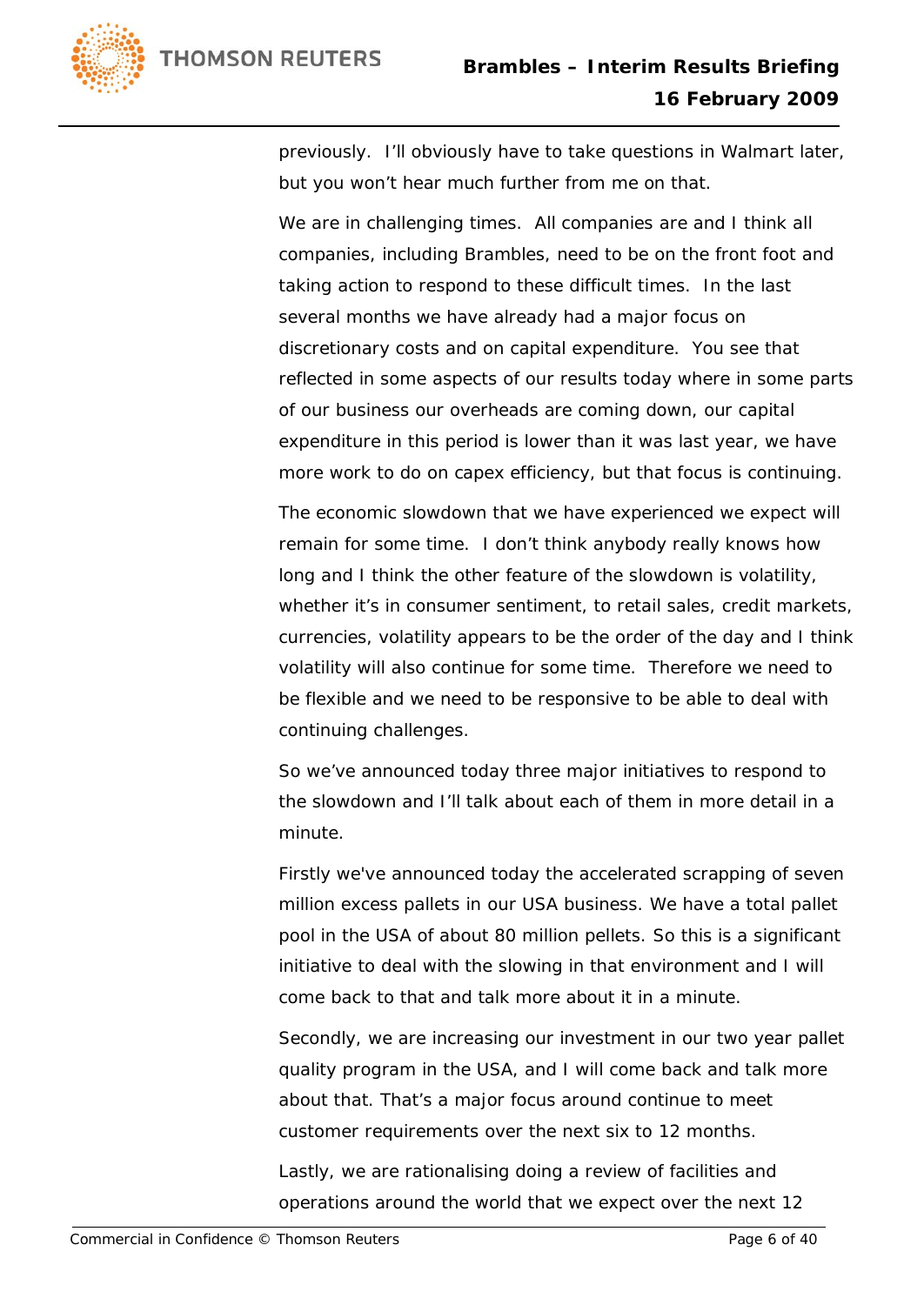

months approximately 750 personnel will leave the business. Not an easy decision, but I'll come back and talk more about that as well.

All of these initiatives are designed to improve our future cost structure and to ensure that in a different environment we're more flexible. But the quality investment is about making sure that we can still meet our customer's requirements. Overall, these initiatives, and the continuing new business focus will be what will underpin our future performance.

Turning firstly in more detail now to our pallets in the US; as I said the economic downturn we expect will remain for some time and that impacts our customers. If they're selling less, they have lower requirements for number of pallets. There's also de-stocking and efficiency going on in both manufacturers and retailers in the US causing more pellets to come back into the CHEP service centre network and the market has never seen this sort of environment before. What does that do for us; more pallets in our network translate into higher storage and higher relocation costs and more inefficiency.

We've looked at our current business and assessed that we believe we have approximately seven million pallets that are excess to our requirements today. So we've announced today a program to scrap those pallets on an accelerated basis. It will still take us two years to do this program at a cost of \$99 million which is what you see reflected in our significant items in the first half results. The non cash component of that 99 million of \$37 million so effectively that's the impairment of the asset itself. What we will be doing however is recovering from those pallets the good quality lumber because we can use that in our future repair operations in the US over the coming years.

I think not only does this provide an opportunity for us to free up the congestion in our network and keep a control on our future costs, I think we also have an added opportunity to look at whether or not the extent to which, as we take more pallets out of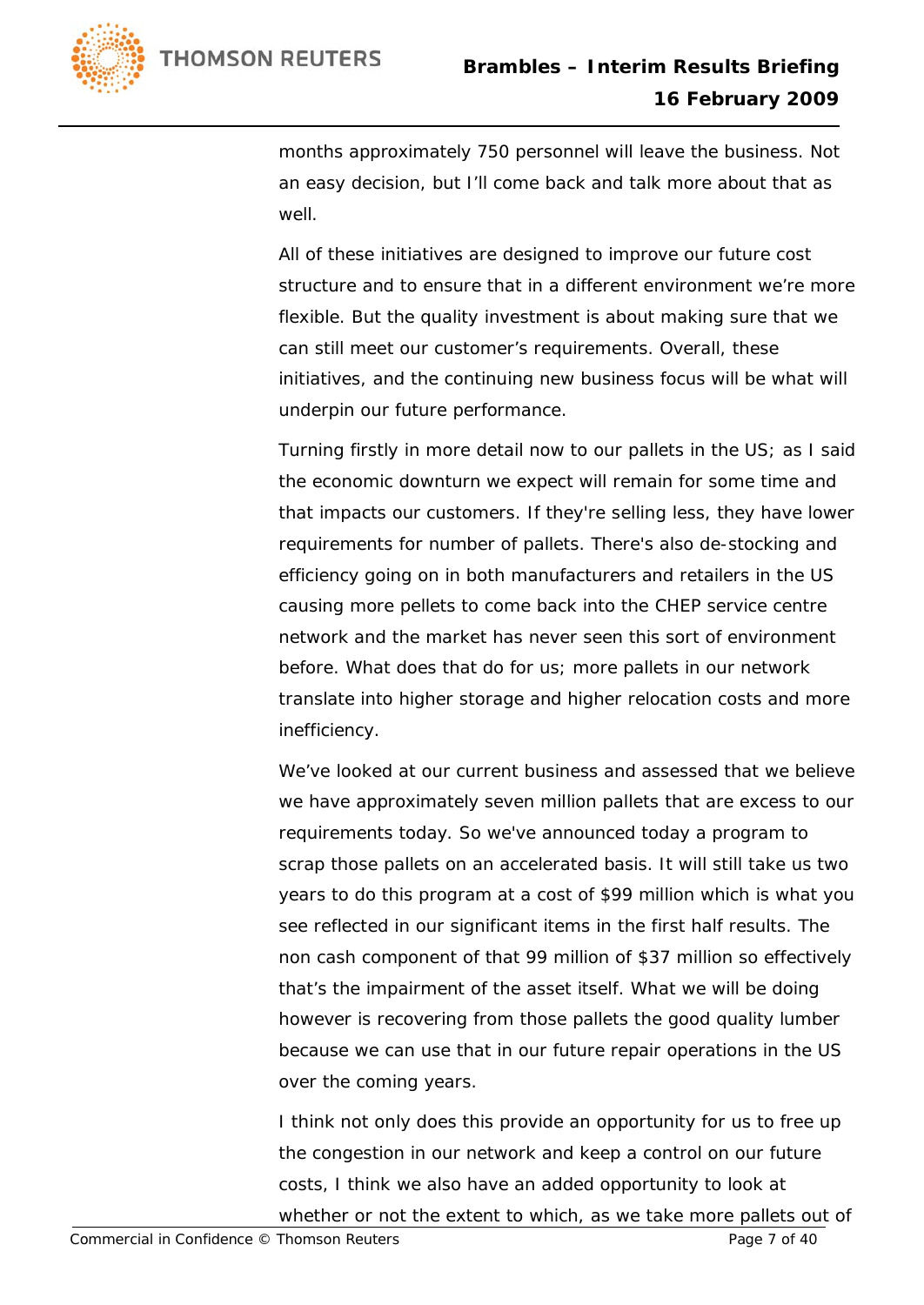

the pool in this lower volume environment, the opportunity to provide some improvement in the overall quality of the pallet pool in the United States.

But it's not just a focus on, what do we do with the pallets, we are on an aggressive campaign to look at new sales channels in the United States, to get more of our pallets back out into the marketplace. As we indicated in our release today, we have significant levels of imports coming into the United States mainly from Europe, Mexico and Central America and we're going to manage those imports very tightly over the course of the next one to two years. To ensure that as pallets come into the US we minimise them, if indeed by bringing them in would result in higher costs. That will help us manage our capex requirements as well because if you manage your imports down there's fewer new pallets you need to buy.

New sales initiative, managing of imports, engaging with customers where we need to to move them off new pallet commitments and the scrapping program all will combine to avoid significantly higher costs that otherwise would arise in storage and relocation costs over the next two years in our slower growth environment.

Turning now to quality, and there's been a lot talked about quality, a lot from me obviously and a lot of discussion with the market as well. We first announced our USA pallet quality program in February 2008 at a cost – an estimated cost then of a little over \$100 million. We've actually had very positive customer response to that program so far. But as you know and we've flagged this before, we're actually spending more operating expense rather than capital expenditures. The simple reason for that, we're getting a much better customer experience and a more immediate benefit for customers by doing that through opex than capex. Given that the response that we've had so far from customers, we've announced today that we're actually going to increase the investment in that two year program by a further \$60 million. Now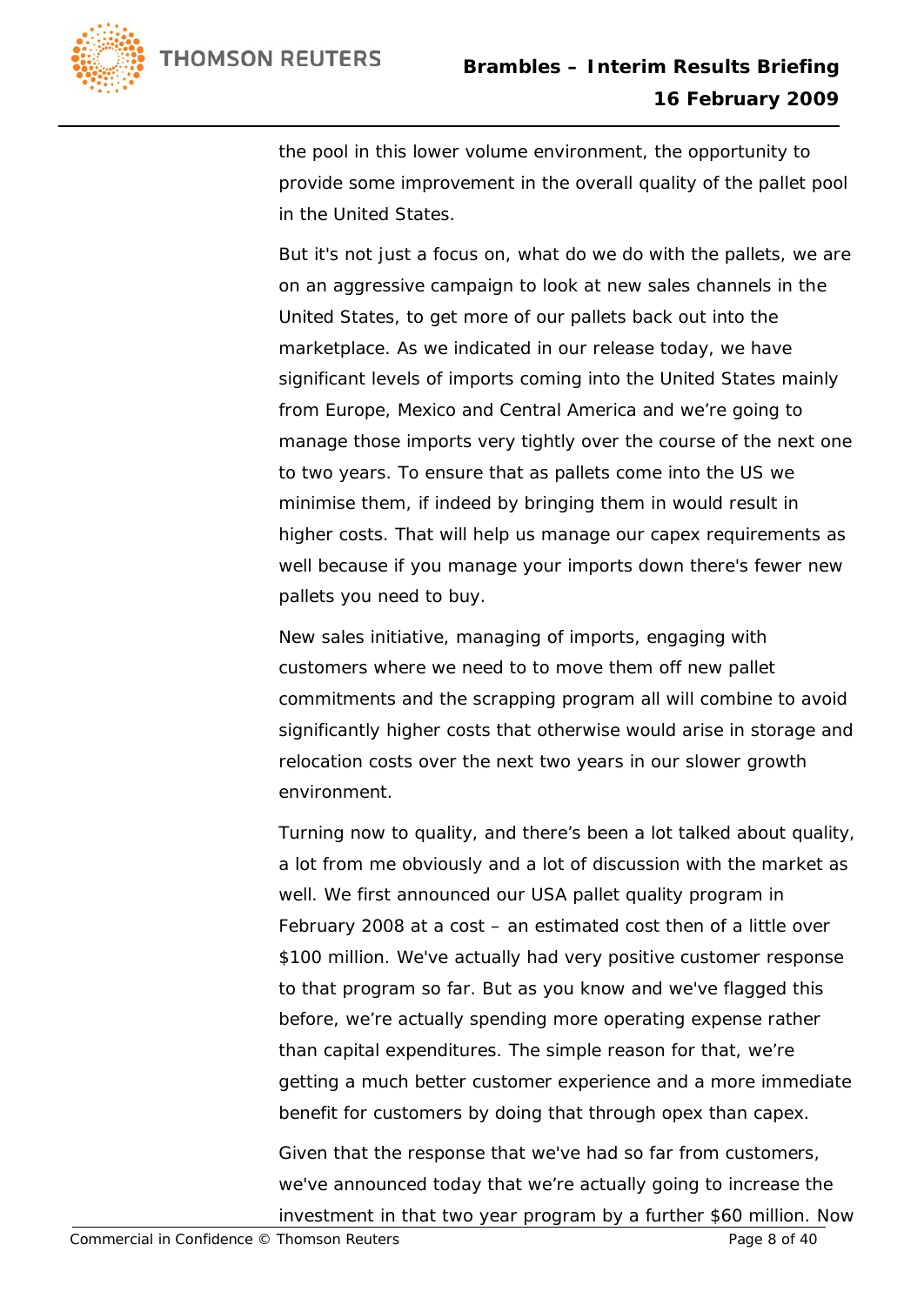

it's still a two year program. So in December 2009 that program will come to an end. But the total program now will be a total cost of \$160 million rather than the initial \$100 million really because it better meets our customer's requirements and is helping us with our volumes in the US.

I won't go through all the details on the slides. You can see we provide you with the splits between each first half, between now and December 2009 and also our estimated splits between opex and capex and happy to take questions on those.

We have invested in the quality program in the first half results, a total of \$38 million - 34 million of which is in operating expense and appears in our results as one of our significant items and you can see that in the reconciliations for the ASX release. And consequently we estimate we'll spend about \$62 million in the second half of 2009. So for the '09 year that's a total spend of \$100 million including probably 28 million or so of capex.

In parallel with this quality program, through until December 2009, we are about to undertake a major review of our US business to see how we can better service our customer requirements in what clearly is a more challenging environment for them. It is for us, but we're here to serve the customers. So we are going to undertake a major review that looks at a whole raft of aspects of our business. What are the optimal range of service offerings in the US business, what are the right pallet platforms that we have in that business. We're going to reassess our network configuration as to how best we service our customers in that market. Of course we'll look for quality through all that but we have already invested significant amounts in the quality program and have made major progress already in improving the quality of the pool.

And of course in these environments we'll be looking at what are the most appropriate cost and pricing structures for the service offering providing to customers for the medium to long term and you'll hear more about that review once it's completed.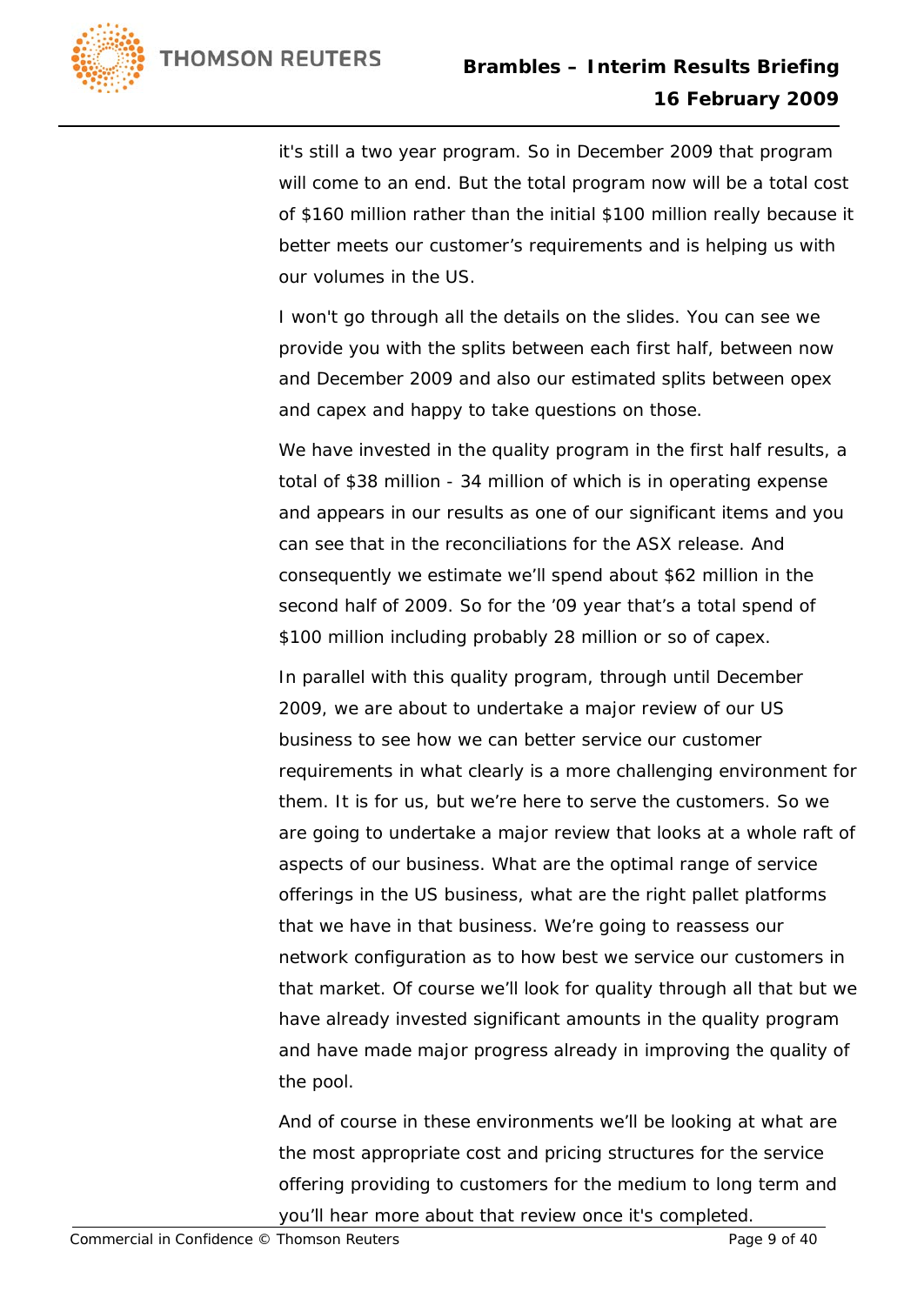

Let me talk now to the third initiative. For the long term health of our business it's very important that we maintain the appropriate cost structures and I guess a lot of companies are focused on this and a lot of companies are doing things and I don't think we're any different in that space.

We actually started on restructuring initiatives in the first half and in our results today there's a cost in significant items of approximately \$8 million for first half restructuring. That number will become more significant because over the next 12 months we are undertaking a significant review of facilities and operations around the world that we expect will result in a reduction in personnel of approximately 750 over that next 12 month period.

That doesn't come cheap. It is expected that this will cost us approximately \$60 to 70 million over the next few years, FY09 and FY10. But with a significant ongoing benefit once it's fully implemented and we estimate that annualised benefit of approximately \$40 to 50 million and that will mainly come FY10 and beyond once it's fully in place.

Decisions around people are never easy I have to say and now we can talk about pallet programs and quality initiatives and so on, and they're tough business decisions but when you're talking about people it is much more difficult. And I can assure shareholders, employees and of course our customers, because our employees are there to service our customers, that any employees that are impacted by this will certainly be treated with dignity and respect as we go through this more challenging time over the next 12 months. It is however, the right decision for the business for the long term. This will help underpin our future cost structures and ensure that we are efficient but still able to support our business for the longer term.

So where does that leave us; certainly tough economic times is the order of the day. Everybody's got all sorts of different descriptions for how you describe the environment that the world finds itself in and there's certainly been a rapid recent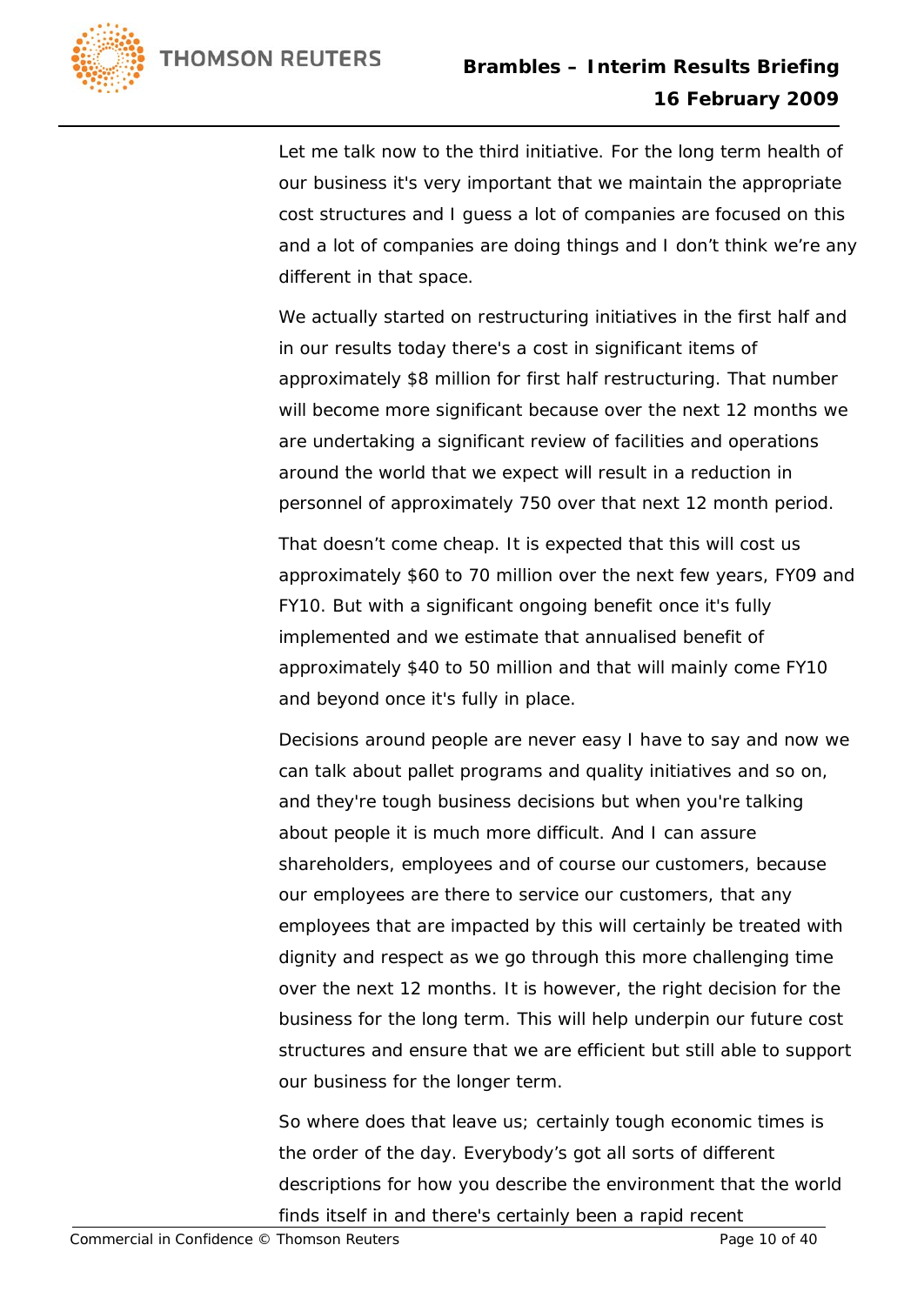

deterioration in trading positions that's impacted many, many companies and Brambles was not immune from that. Most importantly we're still delivering growth around new business, and I talk a lot about that and the focus on new business will continue.

We've announced today three major initiatives, we're doing a lot of other things as well, but three major ones that will help underpin our future performance. And if I leave you with one final message before I pass over to Liz is, our balance sheet is in great shape. We're generating cash and the focus on cash generation will become even stronger.

Credit markets are quite tight as you all know. We are in a really good place I think in terms of the progress we have made. Great success in refinancing so far and Liz will talk more about that but we really are well positioned for the future.

With that, let me hand over to Liz to take you through the detail of the results and then I will come back with some wrap up comments at the end and take the Q&A.

Liz Doherty: Thank you Mike and good morning everyone. I believe the presentations have just been handed out to you now so apologies for the delay. Just before I announce our half year 09 results, I'd like to take a moment to explain the basis on which we will do this.

> As you will have seen in the ASX released this morning, we have introduced a new non-gap measure called underlying profit and this is the basis on which the results will be presented. We have done this because we believe it provides a better understanding of our business performance as it excludes the impacts of significant items outside the ordinary course of business and also items within the ordinary course of business which are unusual due to their size and/or nature.

For clarity, we have included a detailed reconciliation between underlying profits and statutory profit for half one 09 in the body of the ASX release and reconciliation for FY06 to FY08 in the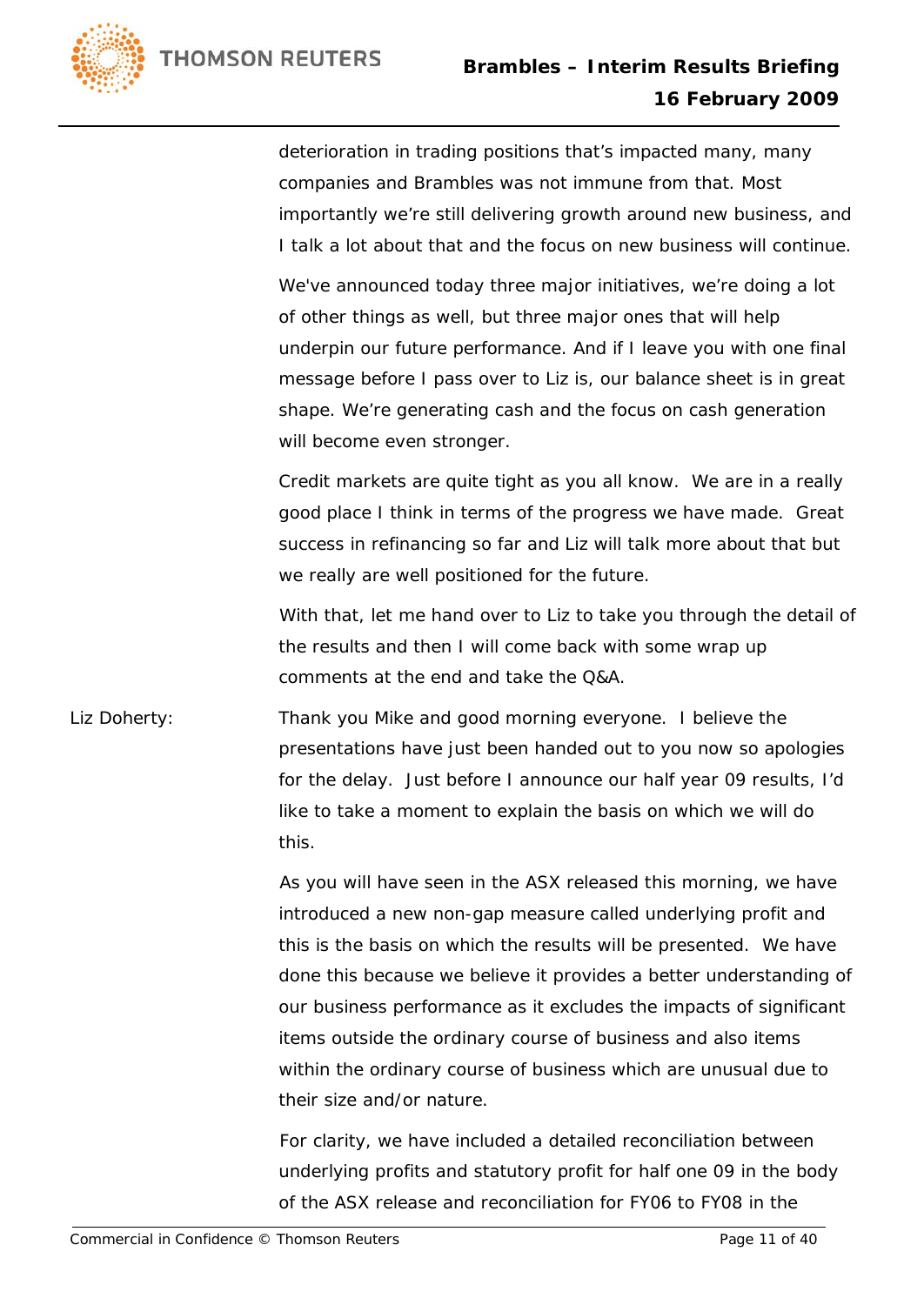

addendum. I should just point out at this stage that there are no changes to sales or cash flow in the way they are reported compared with previous years.

Turning now to the interim results – throughout the presentation, I shall be talking about results in constant currency which is how we have reported in previous years. However, you will see that the stronger US dollar has had a significant translation impact on reporting figures at actual exchange rates.

As Mike has already mentioned, our businesses CHEP and Recall have both delivered good sales growth in tough economic conditions. Sales rose 4% in constant currency, primarily driven by new business wins.

In constant currency terms, underlying profit was in line with the first half 08 with the benefit from increased sales offset by higher transport costs and investment in expanding into new markets and technology.

Profit before tax was also in line with last year. A fall in base rates more than offset the impact of the slight rise in debt compared to the first half 08 and resulted in a slight reduction in finance costs. The first half 08 tax charge included the benefit of a deferred tax adjustment which arose as a result of lower statutory corporate tax rates in Europe. This was not repeated in the first half of 09 and is the main reason therefore for the increase in tax compared to first half 08.

Earnings per share in US dollars have fallen slightly but are stable in constant currency. The weighted average number of shares used to derive the EPS calculation has fallen by \$33 million to 1384 million shares following the share buy-back in the last financial year.

Cash flow from operations at actual exchange rates remains solid. The reduction of \$45 million versus the prior comparable period primarily relates to significant items within the ordinary course of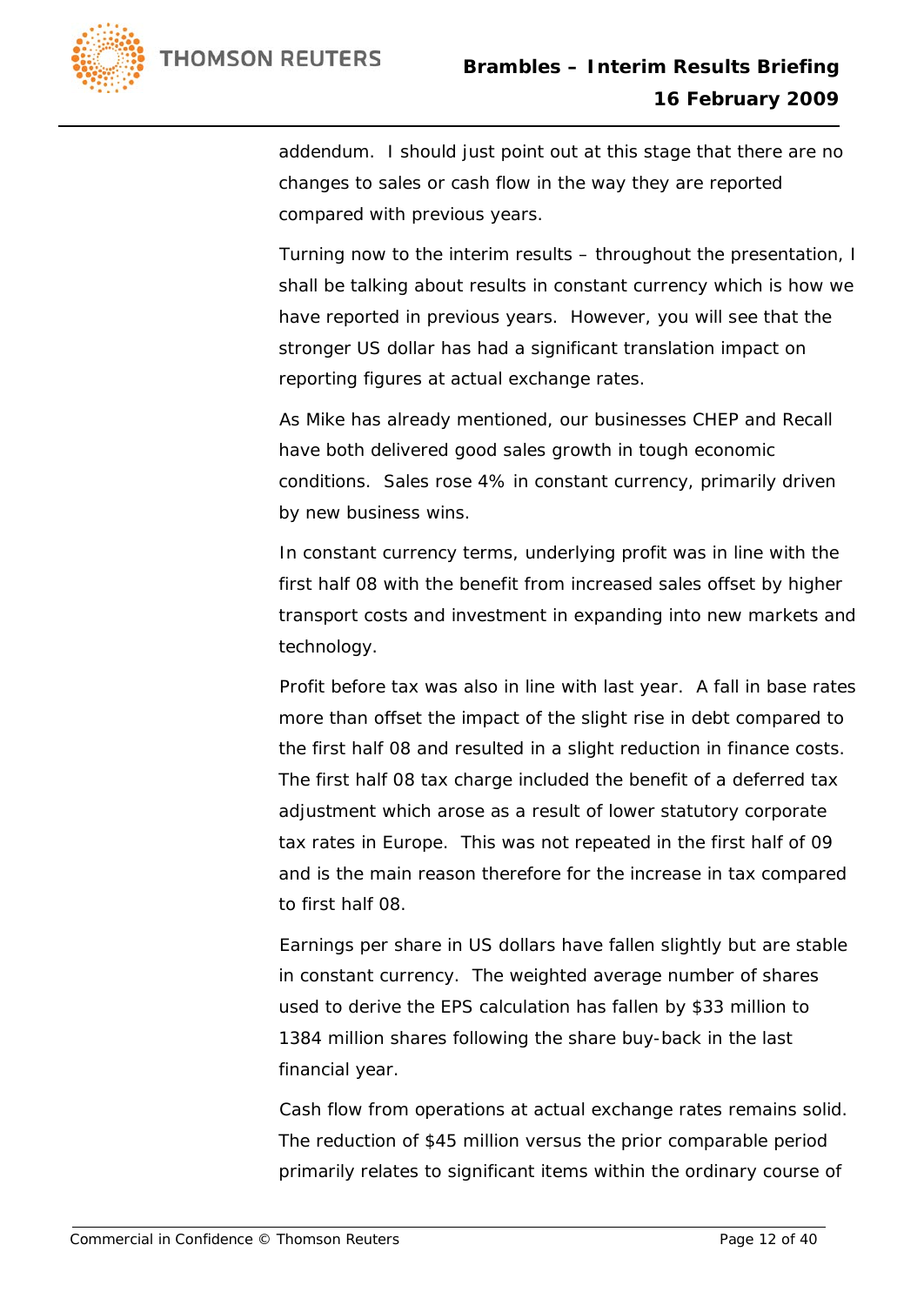

business in first half 09, that is Walmart and the USA pallet quality program which were not in the first half of 08.

Total sales for the period were \$2.1 billion, an increase of 4% in constant currency over the first half of 08. As Mike said, all parts of the group have contributed to this growth which was a good result given sharply slowing economic conditions virtually everywhere and particularly as this growth was driven primarily by net new business.

CHEP Americas has increased sales by 4% with volume up 1%. The USA contributed 2% to revenue growth with net new business wins and favourable price mix offsetting a 4% decline in core volume. A good performance in Canada and double digit growth in Latin America contributed another 2%.

There was a similar picture in CHEP EMEA although Europe was also impacted by a severe decline in the automotive industry. Sales in EMEA were up 3% primarily due to net new business wins in Europe with a favourable price mix of setting core volume decline and strong growth in Middle East and Africa, particularly South Africa.

Volumes were in line with the first half 08. Excluding automotive sales in the EMEA, sales would have increased by 4%. CHEP Asia Pacific grew 1% primarily due to China whilst pallet revenue grew by 4% in Australia. This was also offset by a sharp decline in the automotive business due to difficult market conditions in that sector.

New Zealand and South East Asia continued to perform well. All regions contributed to Recall's growth of 4%. This was primarily due to volume increases in document management services which more than offset the sharp decline in secured destruction services.

Now looking at underlying profit by business groups, as I said earlier, underlying profit for the period was in line with the previous comparable period. Lower profits in CHEP EMEA and CHEP Asia Pacific were offset by growth in Recall and CHEP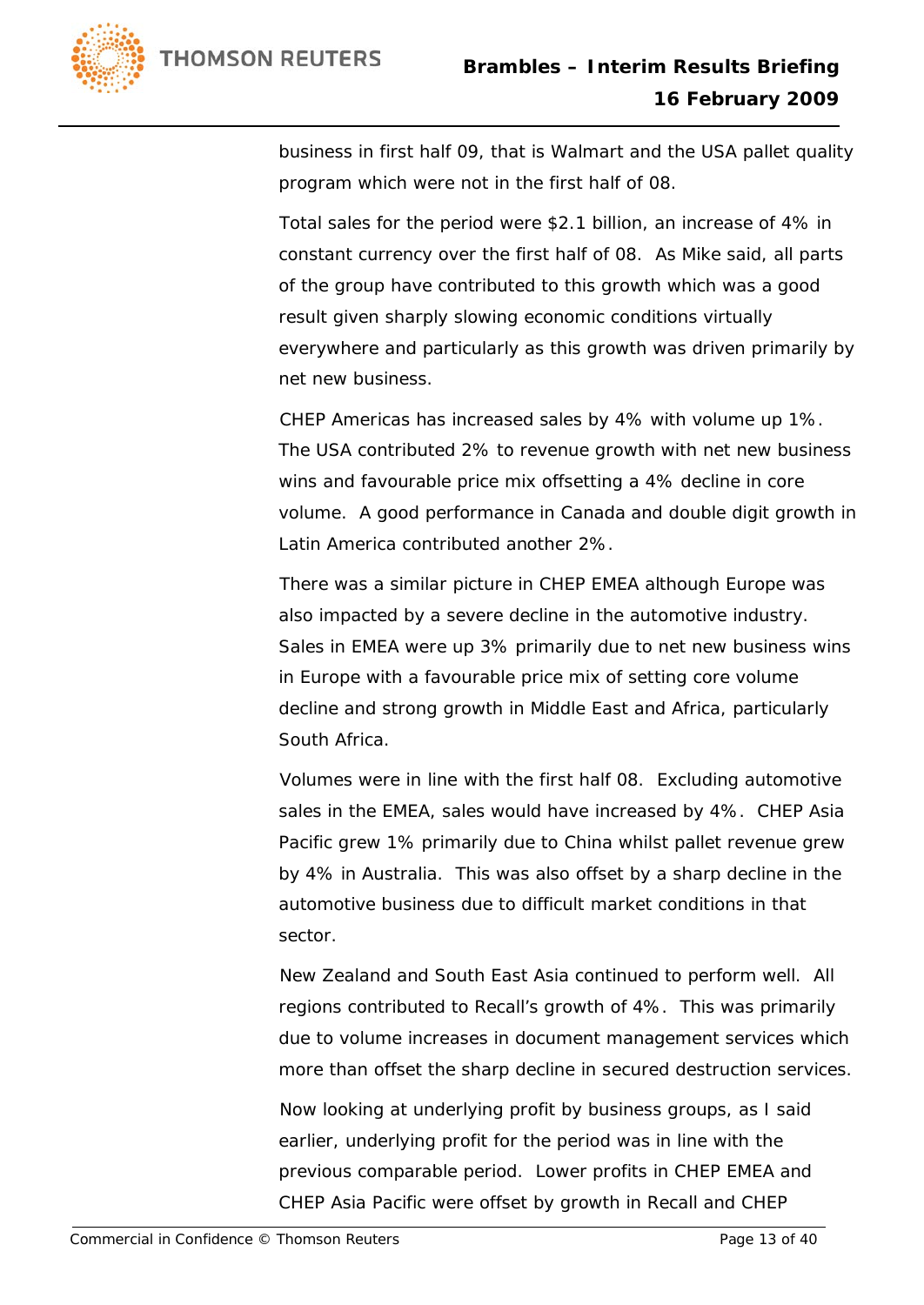

Americas before significant items as well as some cost savings in Brambles HQ.

I will be covering each business group individually but given the relatively large drop in CHEP Asia Pacific's results, it is worth pointing out here that this is largely due to continued investment in China and specifically India; the cost of \$10 million in the period and increase of \$5 million over H1 08, a decline in Australia Automotive, one off implementation costs associated with the development of new service centres in Australia and some costs related to the regional management structure. Recall achieved a solid growth in profit with benefits from initiatives taken in North America starting to come through.

Turning to CHEP Americas, volume and price mix primarily coming from net new business in the US and good performances in both Canada and Latin America contributed \$27 million to the increase in underlying profit. Transport costs increased marginally by \$2 million due to fuel costs in Canada and Latin America.

In the US, fuel increases were largely offset by the fuel surcharge. The US underlying transportation ratio fell 1% to 20% as a result of network optimisation. Including significant items, the transport ratio was slightly higher at 21.5%.

Plant costs increased by \$12 million because of higher costs of raw materials including nails, paint and lumber as well as an increase in pallet returns because of the slower economy. As a consequence, the US underlying plank cost ratio rose 1% to 26% of sales.

Including the impact of quality excess pallet stocks in Walmart, the plank cost ratio was 35%. Other costs were held at roughly the same levels as the previous period. A satisfactory result also included overheads from LeanLogistics which was acquired in the second half of 08.

Overall, CHEP EMEA was slightly down on half one 08 which, given the challenging trading environment especially in the automotive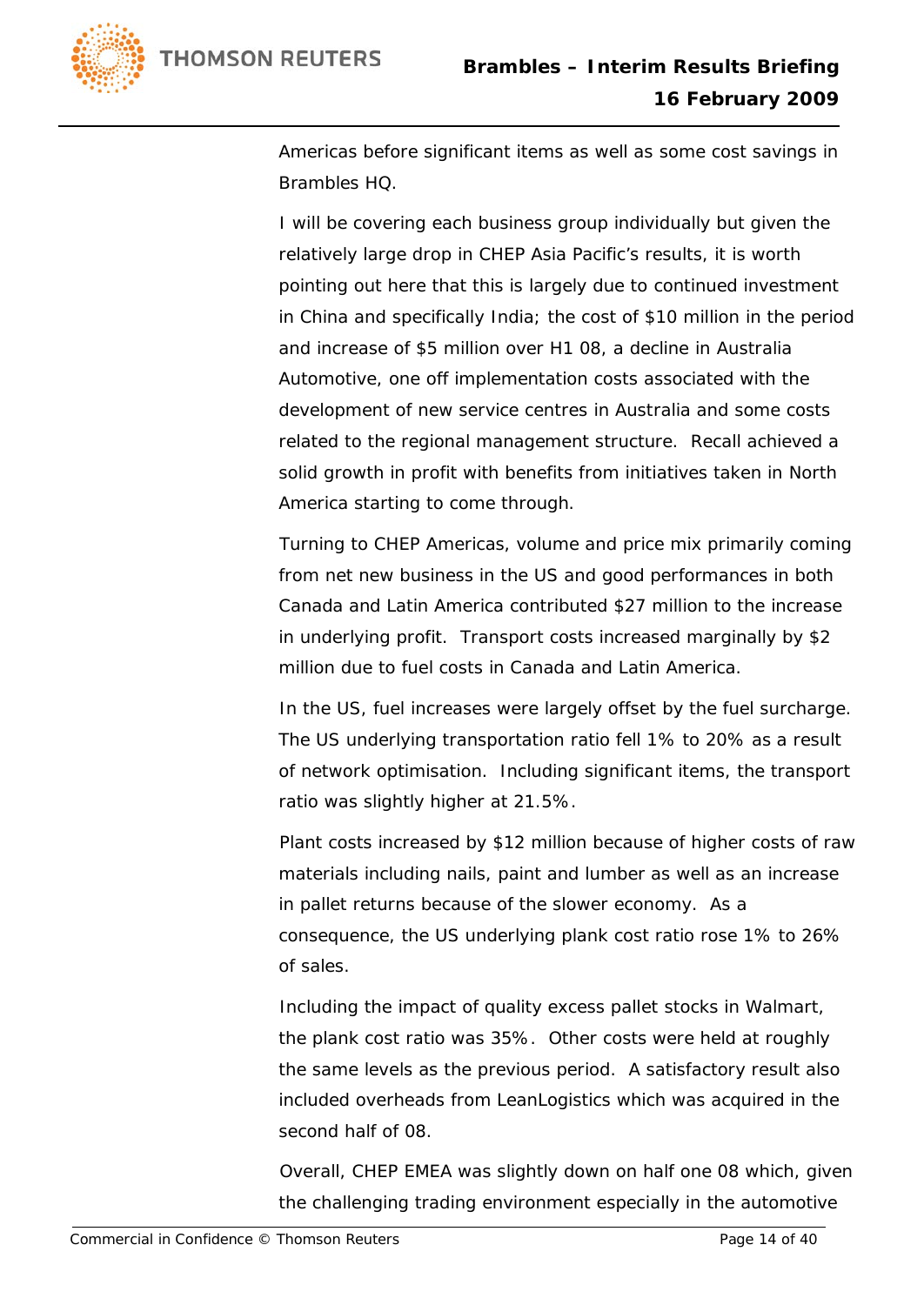

sector, was a reasonable result. The net benefit in volume and price mix for new business in Europe and strong growth in EMEA was \$23 million. However, this somewhat understates pallet performance as it has netted the decline the automotive.

Transport costs increased by \$12 million mainly due to the relocation of 1210 pallets from the UK to Continental Europe as the slowdown in the UK economy created trade imbalances. As a consequence, the transportation cost ratio for Europe increased by just over 1% to 24%. Plant costs increased in absolute terms by \$9 million, primarily because of higher pallet returns to the CHEP network in Europe.

In general terms, efficiencies offset higher material and labour costs so the plant cost ratio remains stable at 25% of sales. Other costs increased due to IPEP which relates to the timing of audit completion rather than any increase in risk, the SAP investment in Africa and a new sales structure in Europe to support growth.

Underlying profit in CHEP Asia Pacific declined by \$12 million. The volume price mix was flat compared with the first half 08 with a benefit from increased pallet revenues in Australia and growth in China being offset by a decline in the automotive business in Australia. Transport costs increased by \$2 million because of fuel prices.

The [unclear] movement in plant costs is largely due to nonrecurring implementing costs associated with the development of new service centres in Australia.

The increase in other costs relates mainly to India and continued investment in China. As I said earlier, total operating losses for these two countries were \$10 million in the period and an increase of approximately \$5 million on first half 08.

Now looking at Recall's performance, overall sales revenue grew by 4% mainly due to a good performance in document management services but carton volumes increased by 10% on first half 08 offset by a reduction in secure destruction services.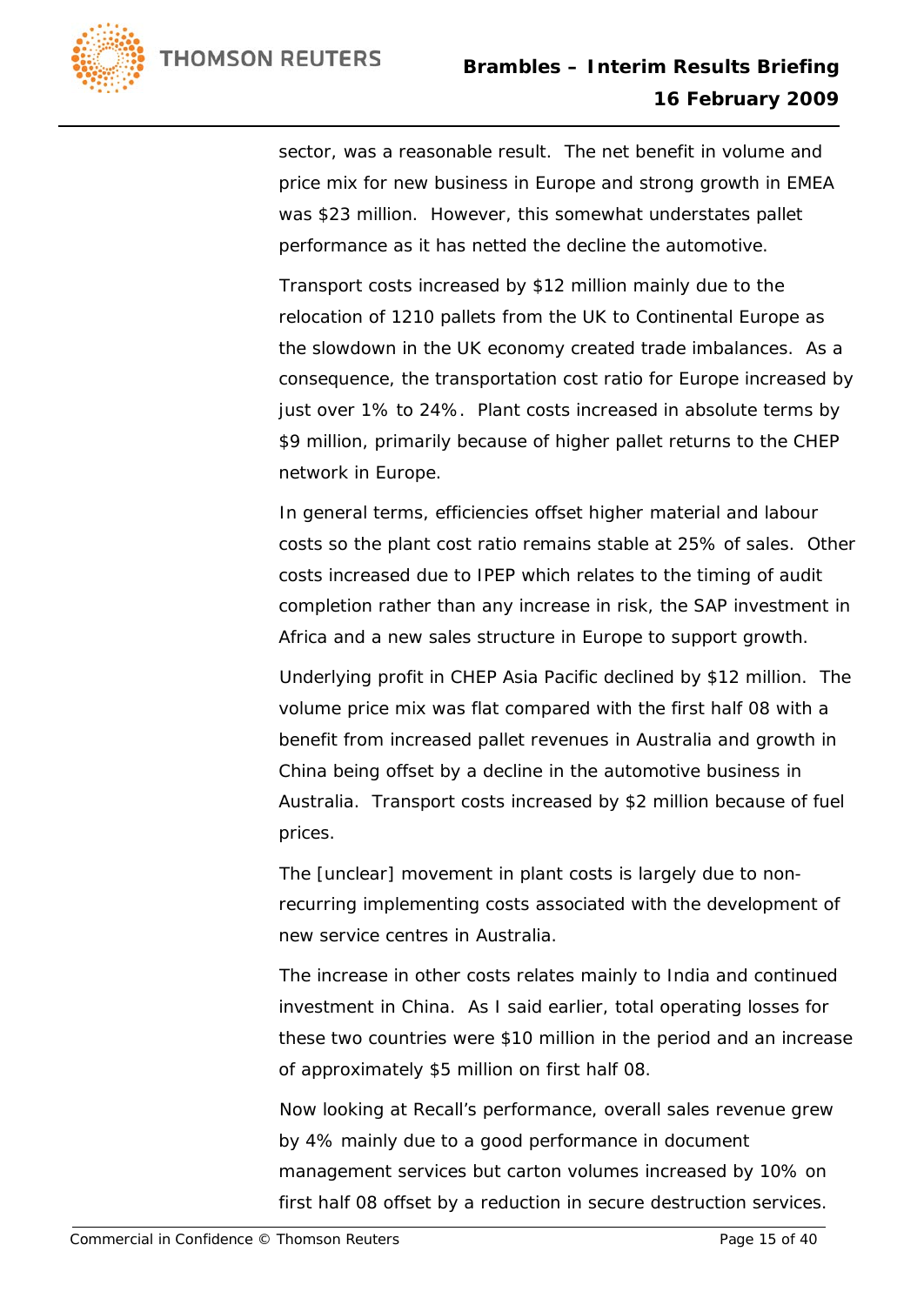

The Americas grew revenue by 1% with DMS growth of 8% offset by a decline in secure destruction services of 7%. Business with Bank of America continues to expand.

The downturn in SDS was due to a combination of increasing pressure on paper prices as well as lower activity, particularly in the financial services sector.

Recall Europe includes sales from GADSA which was acquired in April 2008. This was previously held as a joint venture and hence its sales were not included in Brambles' sales revenue. Excluding the impact of GADSA, sales revenue growth was 3%. The rest of the world grew by 4%.

In respect of underlying profit there was growth in all regions. North America, in particular, has progressed well on its initiatives and this showed through as improvement in their profit margin. Overall, underlying profits of Recall grew by 3%. The world has sent decline in margin, but mainly due to IT investments and marketing expenditure to support future growth.

As Mike has already mentioned, there have been an number of significant items in the period. A foreign exchange gain of \$29.9 million both pre and post tax arising on the repatriation of capital from a European subsidiary to Australia. This has no cash impact. There was restructuring of \$106.9 million related to the accelerated scrapping of seven million, \$99 million, and some limited business restructuring of \$7.9 million. The non-cash element of this \$106.9 was \$37.4 million. We then had the net impact of the Walmart transition, \$20.2 million and the CHEP USA pallet quality programme, \$34.5 million.

Statutory profit, that is, including the impact of these items, was \$337.6 million, compared with \$490.7 million in the prior year. Cash flow from continuing operations was \$44.9 million, down on first half '08, primarily due to significant items within order and reactivities, that is, the pallet quality programme in the US and Walmart. A reduction in cash capex together with an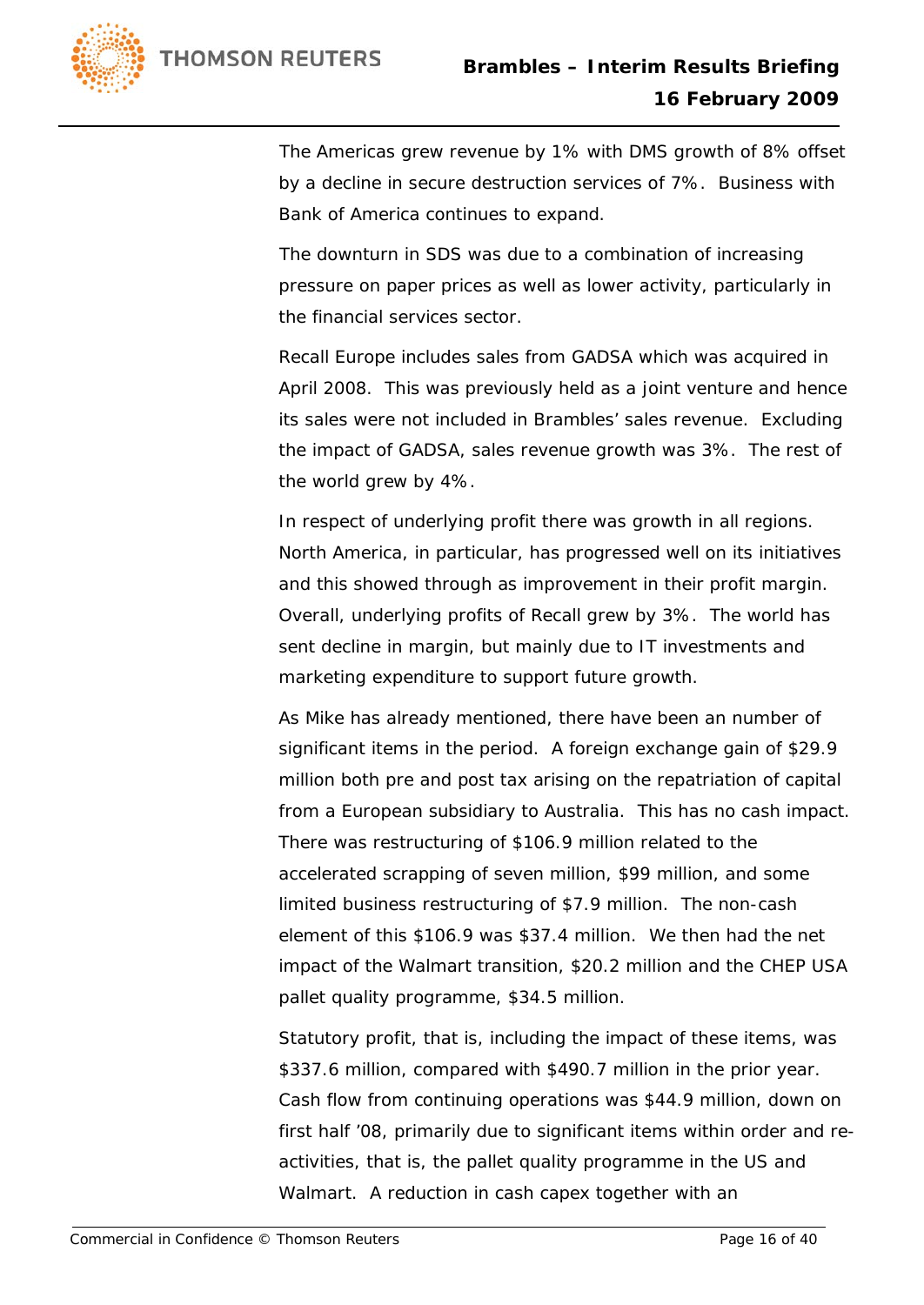

improvement in the working capital movement, more than offset the impact of lower underlying profit and reduced proceeds of sales from disposals.

Cash capex has reduced partly due to exchange rate of \$24 million and partly due to lower spend as we adjust the business for slower economic times. The majority of the savings is in CHEP at the EMEA. The movement in working capital management, although still negative, is nevertheless a slight improvement over first half '08. Overall, better days have reduced from 50 to 48 driven by a good performance in CHEP EMEA. Creditor days have also reduced from 69 to 64 as we look to find an appropriate balance between our own requirements and that of our suppliers.

Significant items outside of ordinary activities, specifically restructuring costs, give rise to an additional outflow of \$5.5 million in the period. By contrast, the foreign exchange game on the capital repatriation as I said before is a non-cash benefit and therefore has no impact. The reduction in operating cash flow has been partially mitigated by lower tax costs resulting in a pre-cash flow before dividends of \$72.6 million, \$30 million below the same period last year.

Moving on to capital expenditure in a bit more detail, now this slide is similar to the one that was shown in the understanding CHEP session held on 28 January, so may look familiar for some of you and shows the breakdown by category. Adjusting for accrual, total book capex was \$377 million, \$56 million lower than the comparable figure for the first half '08. As you saw in the previous slide, cash capex was actually \$52 million lower.

Recall expenditure, which included the investment in a new megainformation centre in London, land and plant and equipment and other pooling equipment which included investment in RPC for a large contract in Australia, were all at similar levels to the previous year. The remaining \$274 million was spent on pallets and this was \$48 million less than the first half '08 and was the main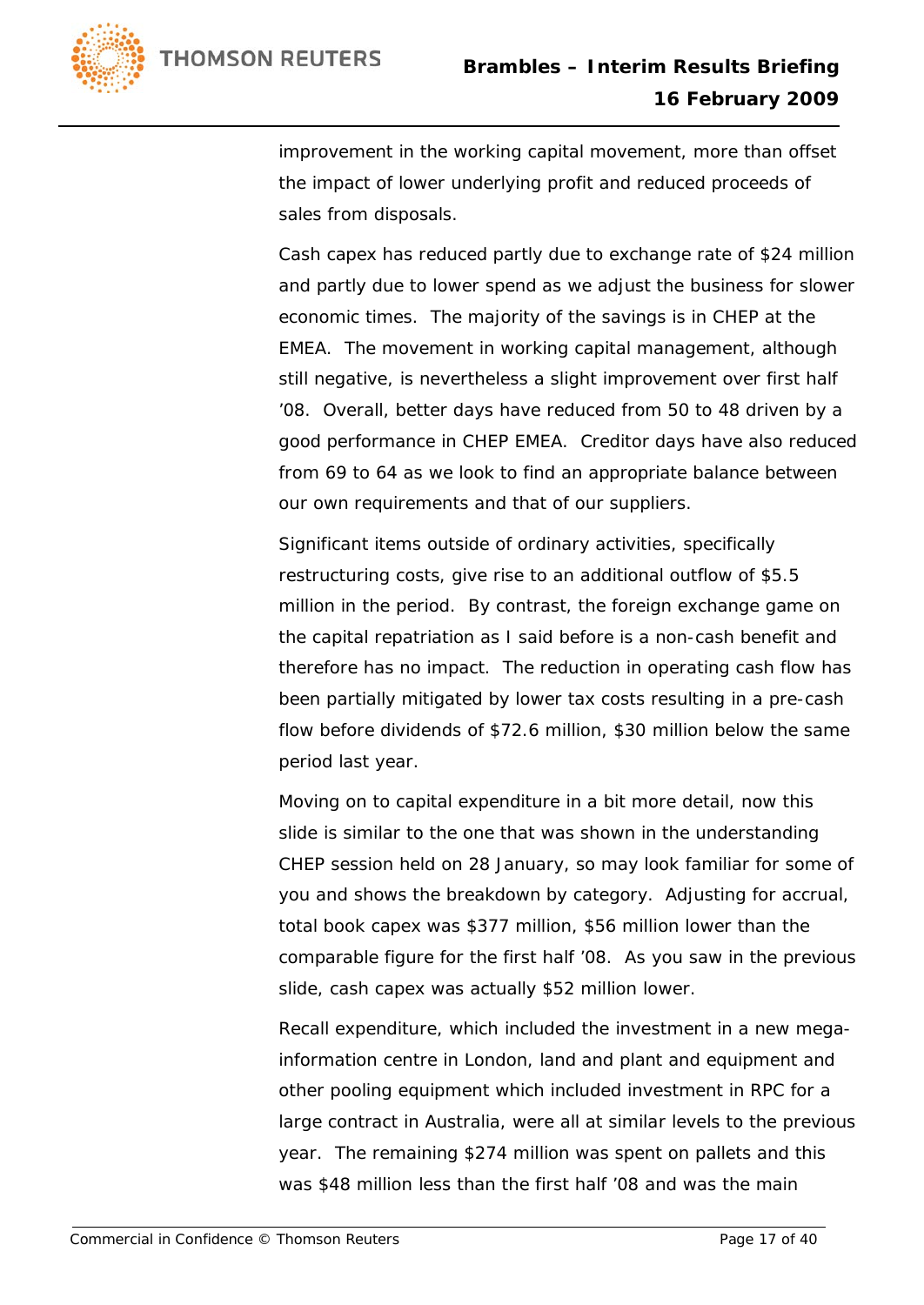

contributor to the overall lower first half '09 expenditure. The pallet pool was 258 million pallets at the end of the period.

Further details of book capex by region are included for the first time in the background information pack released with this morning's ASX statement.

Now looking at capex by region, as I've just said, overall book capex fell by \$56 million compared to the first half '08. Approximately \$24 million of this was because of forex with the remainder due to lower pallet expenditure in the light of economic conditions. The majority of the capex reduction was due to CHEP EMEA which was 30% or \$72 million lower than the first half '08. Europe's control ratio increased to 96%.

In CHEP America, there was only a small decline due to continuing investment in quality, input and the need to provide new pallets for a limited number of customer locations. The control ration for the USA reached almost 100%.

In CHEP Asia-Pacific the increase of \$21.3 million was largely the result of the investment in containers for the large RPC contract in Australia and continuing investment in China and India which were a \$3 million increase compared with first half '08. Recall was broadly flat.

Turning to tax, the underlying effects of tax rate in the period was 33.3%, in increase from 31.1% in first half '08. But again, as I mentioned earlier, the first half '08 tax charge included the benefit of adjustments to the deferred tax arising from lower statutory corporate tax rates in Europe. However this benefit is nonrecurring. Adjusting for this, the effective tax rate for the two periods was broadly in line. The effective tax rate on statutory profit was 28.7% down from 30.5% primarily due to the non-tax effect for the foreign exchange game on the capital repatriation.

Looking now at Brambles financial metrics, net debt at 31 December 2008 was \$2.357 billion; \$69.2 million lower than at June 2008. Although overall net debt balances were slightly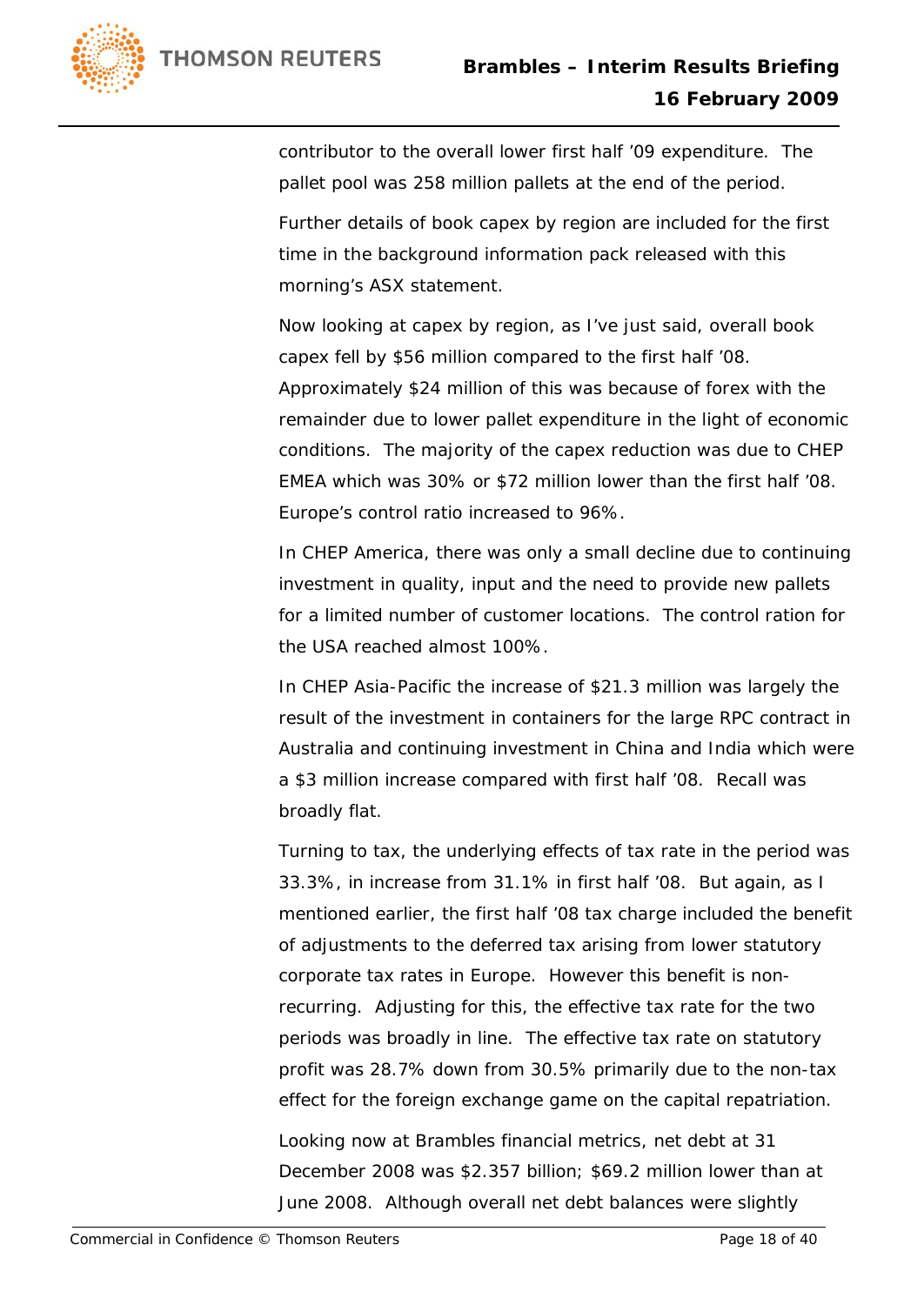

higher in local currencies, net debt decreased when reported in US dollars because of the foreign currency impact translating non-US dollar denominated debt to US dollars given the strengthening of the US dollar. The financial ratios are strong and are well within the financial covenant levels required in Brambles major financing agreement.

As shown on the prior cash flow slide, EBITDA includes significant items within ordinary activities. That is, EBITDA includes the negative impact of the Walmart transition costs and the USA pallet quality programme. The ratio of EBITDA to net finance costs has stayed constant at around 10 times. Though EBITDA in the first half of '09 was \$92.5 million lower than the first half of '08, this is partially offset by net finance costs being \$7.2 million lower. The ratio of net debt to EBITDA has increased from 1.5 times to 1.9 times mainly due to the lower EBITDA.

Finally, turning to debt and credit facilities, Brambles has \$3.3 billion of committed credit facilities. As at 31 December 2008 \$0.9 billion of these credit facilities were undrawn. This, together with \$0.1 billion of cash, provides Brambles of ample sources of liquidity. During the past six months, in fact mainly in the last two months, \$1 billion of existing bank credit facilities were renewed with maturities predominantly for five years. The renewal of these bank facilities have therefore increased the average term of credit facilities from 2.2 years at June 2008 to 2.9 years at December 2..8. This was a very pleasing result given the extremely difficult credit market.

No major credit facilities are due for renewal until November 2010 when \$1.5 billion are due to mature. The remaining 1.5 refinancing requirement will be addressed as part of our normal ongoing financial actions. I'm confident we will do this over the next 20 months.

As mentioned at the last annual general meeting in November 2008, Brambles has implemented a dividend reinvestment plan. For this year's interim dividend, the dividend reinvestment plan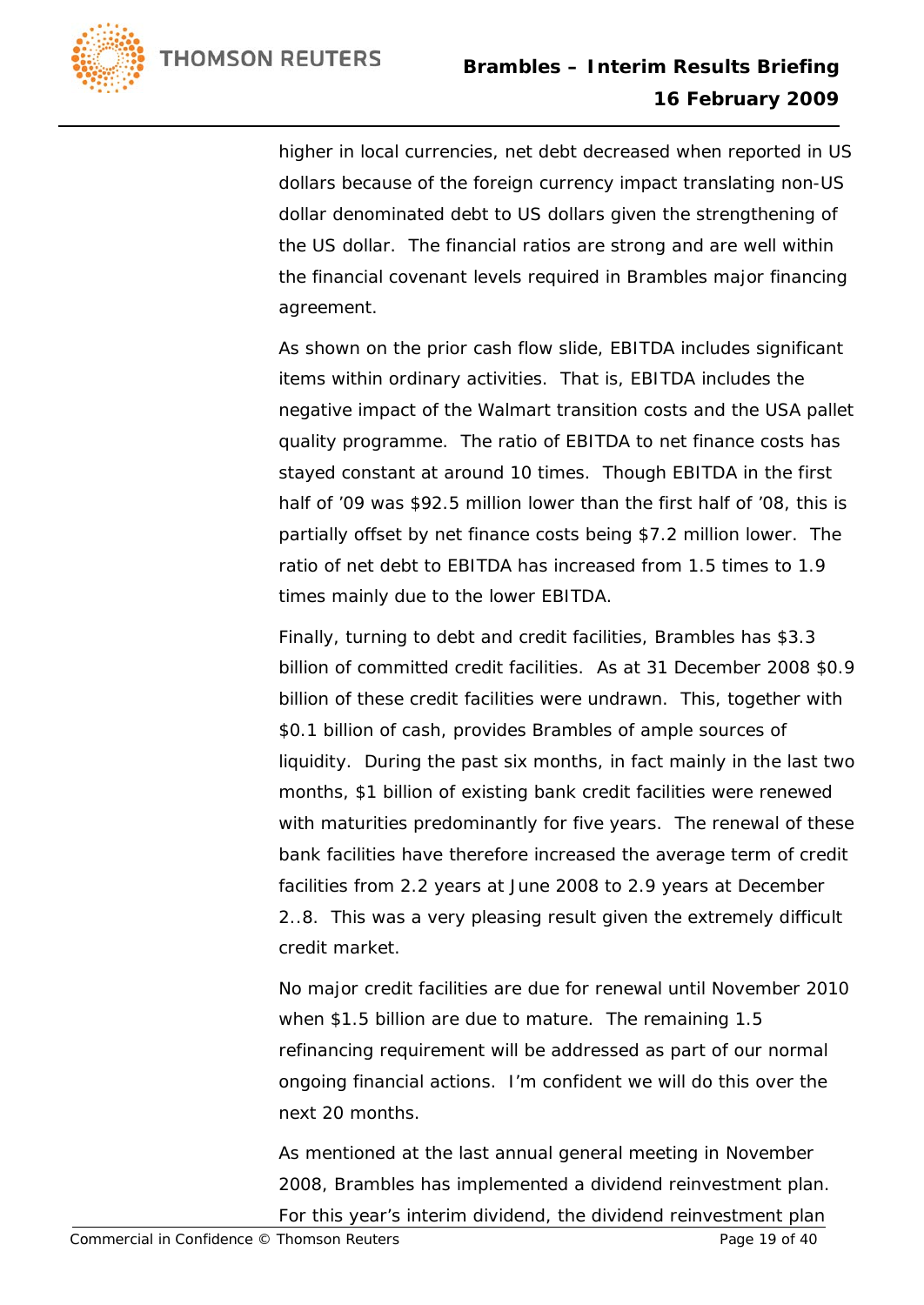

offers a 2.5% discount and will not be underwritten. The onmarket buyback programme continues to be suspended, reflecting our prudent approach to capital management given the current economic turmoil and extremely difficult credit market.

I'd now like to hand back to Mike for the outlook for the remainder of 2009.

Mike Ihlein: Thanks Liz. I trust that listening to Liz you get some understanding of the strength of the underlying businesses that we have in CHEP and Recall, the fact that we can grow revenue despite the challenging environment that we find ourselves in.

> But there's certainly been a deterioration in trading conditions generally for all companies since we held our AGM back in November. I think a good example of that, but not the only one, is retail sales. If you look at retail sales for the USA and Europe, for example, there is a dramatic decline in those statistics in the quarter ended December. So up until the quarter ended 30 September, they were travelling okay, but a big drop off in the quarter ended December. Of course that's the Christmas trading quarter where normally it would be quite buoyant.

> So I think volatility is probably here to remain so we need to be flexible and for all businesses, not just ours, there are not easy times. Consequently, that makes the provision of specific guidance quite difficult and to do that with any confidence is quite a challenge.

But, we are winning business in all markets and I think that's encouraging because I think the way to look at our performance in the first half of this year is to look at the relative resilience of our business, thinking about revenue, versus many other companies. I don't think anybody's pretending that anyone's immune but I think our performance in a relative sense is considerably more resilient.

We've announced today a number of major initiatives; the pallet scrapping program, the investment in quality until December 2009. The rationalisation of facilities to lower our costs, they will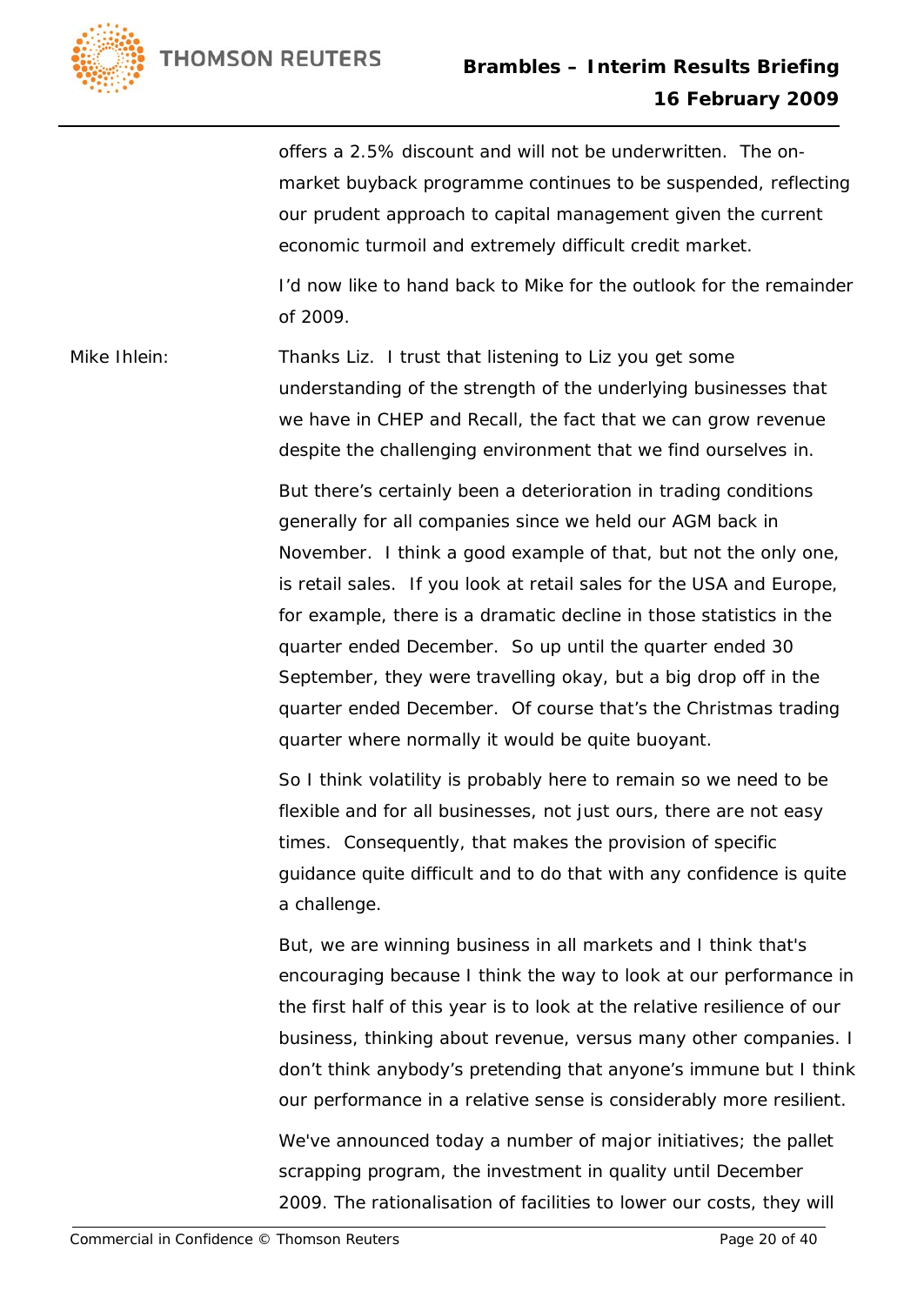

all underpin our future performance. But it's very important, as I said, that we maintain our focus around customers, the increased investment in quality is part of that. The review that we are doing in the US to look at how better we service customer requirements for the medium to long terms is all around how we meet our customers requirements.

As you heard from Liz, I think the balance sheet is in really good shape. We have a strong focus on cash and that will become even stronger. Credit markets are tough, but we've had great success in undertaking refinancing earlier than we otherwise might have. We still have more to do but as Liz said, no major facilities due for refinancing until November 2010. most importantly, I think we will be prepared to respond to changing conditions. You need to monitor what's going on.

Things are going to change I think quite quickly both up and down when the recovery comes. While nobody really knows when that will be, in the interim, we need to be prepared to respond. So if conditions change, you'll see further initiatives from us to look at how might we do that and to make sure that we underpin the longer term performance of the group.

Now I can't just do that by myself but I have to say I'm certainly confident that our management team, this is right around the world, but certainly the senior management team and all the employee base who are really the ones who are interfacing with our customers are going to do their utmost to take this business forward in what clearly are more interesting times. But the fact that we continue to win business I think is encouraging and gives me confidence for the longer term. I think you've heard enough from us just talking actually now so appreciate the attendance today. I think we'll now take Q&A. I think Michael is going to do the mediation and I will go and sit down and hand you back over to Michael.

Michael Roberts: Well first of all we can take questions from online and on the phones but we'll start with the room I think David. There's a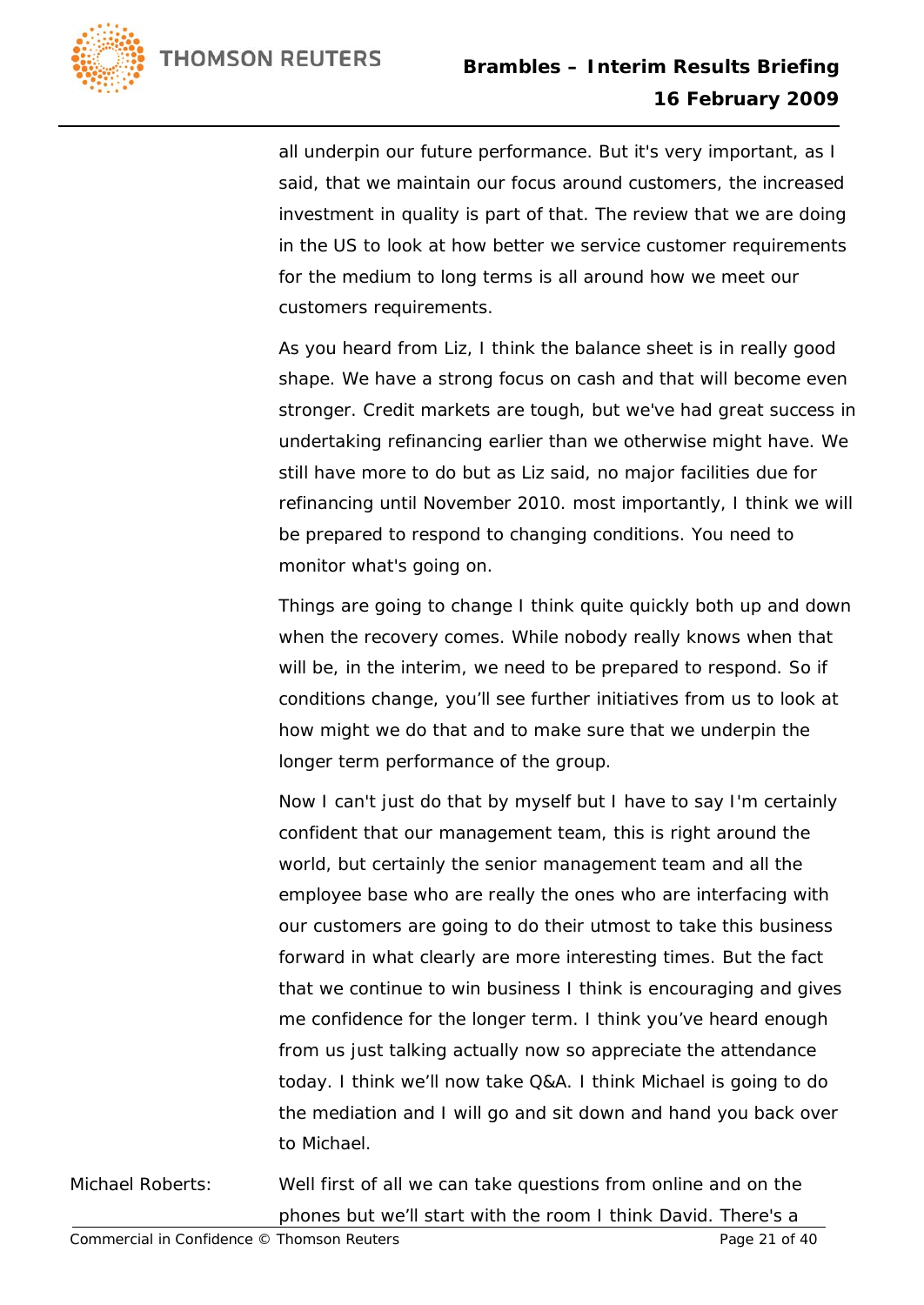

question over here down the front and we will get to people online as well. Sorry could I just ask for those in the room please state your name and organisation thank you.

Two questions if I may please. Firstly, it seems to me that most of the significant items and of course the restructuring charges related to the US geography. At Morgan Stanley we think that the recession is going to absolutely spread around the world. It's going to be in Europe and definitely here in Australia and throughout Asia. Are we to expect the same sort of restructuring charges next half, but obviously in a relative size basis to reflect the deterioration in those geographies as well.

Then secondly, you talked about volume offset, you talked about a potential to try and win some new business and I'm wondering there whether there's an anticipation that you will reducing pricing significantly to try and win new business which will obviously have a margin impact?

## Mike Ihlein: In terms of Europe, no I don't think you should read anything at all into what we've announced today in terms of any plans or thoughts we have about what might happen in Europe, or indeed anywhere else. As I said we will need to monitor conditions pretty closely and respond where necessary.

The two initiatives that we've announced today though, the two of the three that relate to the United States, the first one around pallets. That's a very different circumstance we find ourselves in in the US. As you know in Europe we have a number of different pallet types and we have a significant volume of intercontinental flows just as a matter of their normal course of business. And there are not significant imports of products back into Europe, which is also quite different from the situation we find ourselves in in the United States. So I see the two very different.

The pallet quality program which is the other significant element of [unclear] items that impacted our first half results and the increase of the \$60 million is particular to our circumstance in the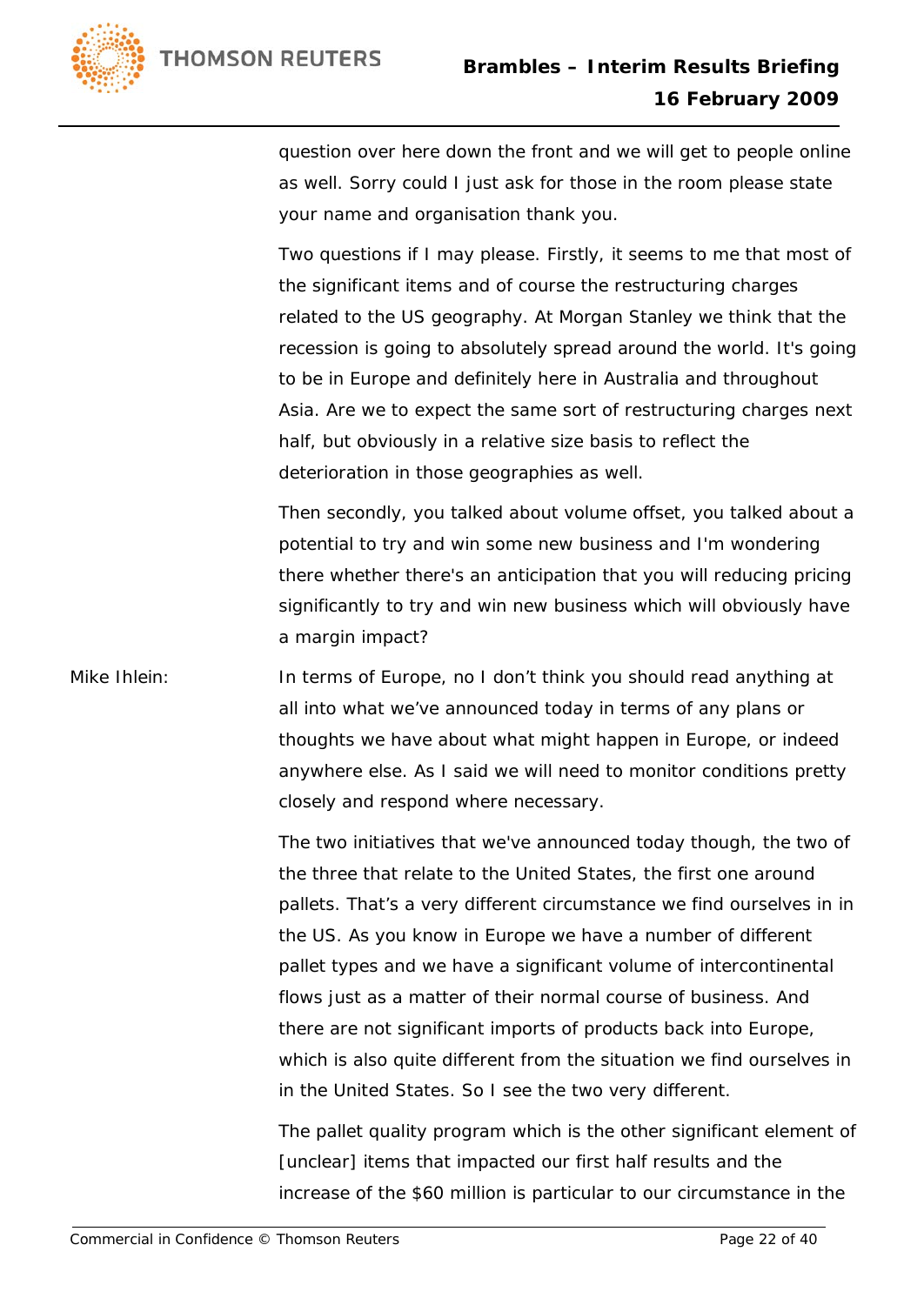

US where our customers have much higher automation needs than anywhere else in the world and we do not see a direct translation of that to Europe. It doesn't mean that we don't regard pallet quality as an important priority in Europe, we do and have done for a long, lone time. But you shouldn't interpret that that will relate to t – translate to what might happen in Europe.

In pricing in the US, we'll look at what's most sensible in terms of winning new business. That's not a comment that we will or will not reduce pricing. As you know, we've been prudent on pricing structures in all of our business for a long, long time. We've never been an aggressive price taker and the whole part of the value offering that we offer our customers versus the whitewood alternative is that they can rent our pallets cheaper on an effective per trip basis than the alternative. That is still the case today.

So no, you shouldn't interpret that because conditions are weaker therefore we might be talking about sort of dramatic pricing action. Clearly, there's a benefit to us to have pallets back out in the market place with our customers rather than in storage and that will be a driver to part of the economics. But this is not a price driven focus around sales.

## Question: (Phil Campbell, Citigroup) Just wonder if you could share with us your thoughts Mike in terms of the result, obviously it looks as though the organic volumes were declining around three to four per cent and you were making a number of these restructuring announcements to try and prepare yourself for calendar '09 going to 2010, do you have internally like a view on what you think the organic volume declines will be going to calendar '09 just so we can get a handle on that.

The second thing was mainly, I may have missed it, but I didn't see a lot of stuff in the presentation about the BBA measure. I'm just wondering how some of these restructuring charges impact the calculation of the BBA for this year and next?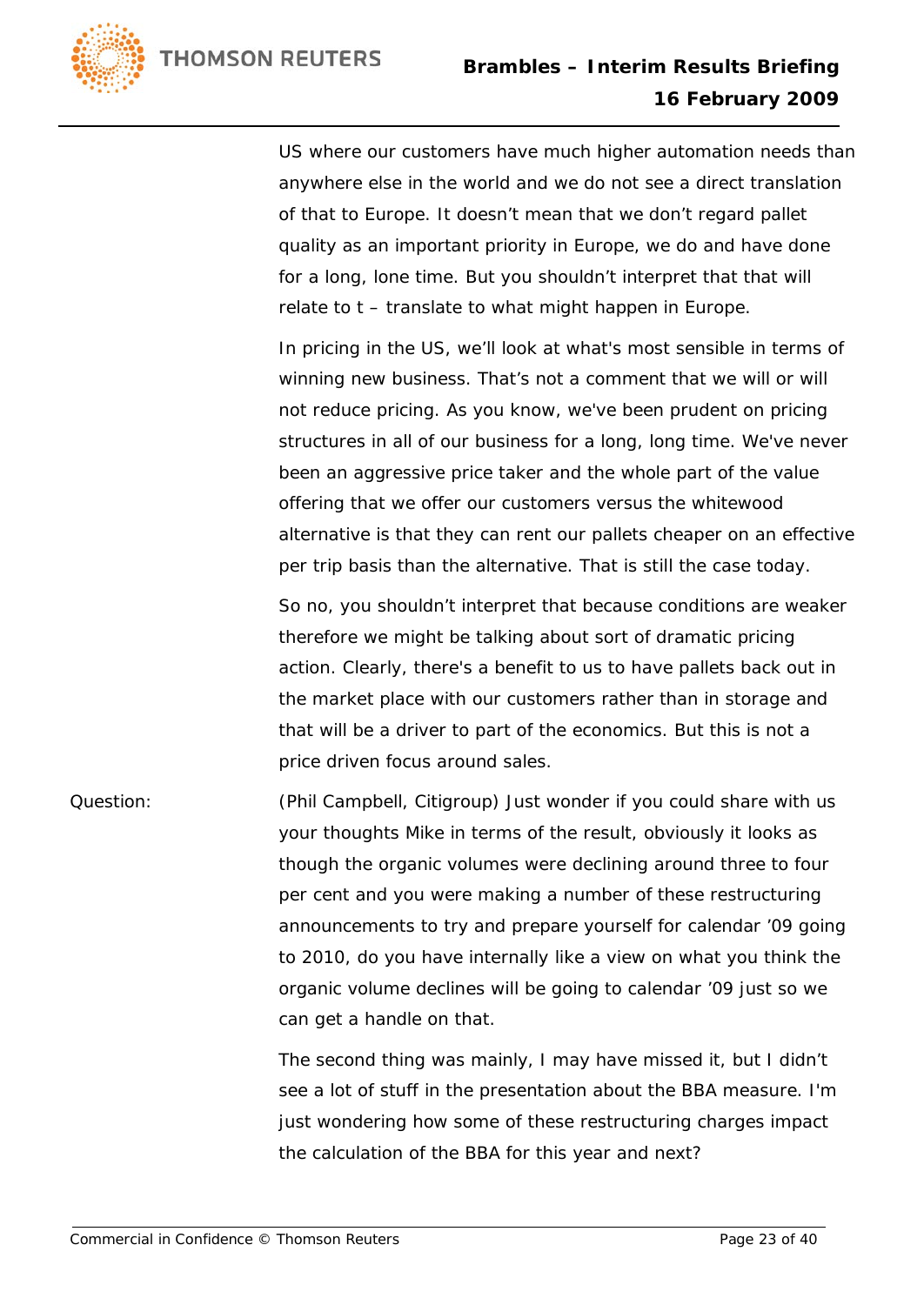

Mike Ihlein: Well firstly in terms of organic, I think if you go back probably three or four months ago organic business was probably down around two per cent, I think we gave indications of that at the AGM. It's obviously deteriorated in the last few months. But as I said in my presentation, we've recovered that really through some improved price but favourable mix, offsetting that.

> I don't know where organic volumes are going to go. At the end of the day, our focus has got to be on servicing the business we do have, but of course if we're doing all of, for example Procter & Gamble's business in the United States, if they sell less, our volumes will be lower on that piece of business. So therefore our main focus is, rather than looking after those customers, is how do we win new business.

So I guess there's probably a million economists around the world all with a different view about what might happen to GDP declines and organic growth. But we certainly don't have an internal objective as to where we think that will go. Our focus is, if they decline, what else do we need to do in our business to either win more new business or cut costs out of the business.

BBA obviously is impacted by when we did the measure before by what we used to call special items. And in effect as you incur costs on significant items or exceptional charges, effectively the way we deal with that in the past is you add that back to your capital costs if you like so that our business units get a free kick if you like. So you don't just reduce your capital invested and therefore they get to make a return off a lower capital invested.

Our BVA is down in the period. We didn't talk much about it today but that's really because of the operating results being flat at the underlying level but of course down at the statutory level and it's really the statutory number that drives that. So it is impacted and it is down but the major focus on BVA is unrelentingly the same; we asses sour costs to capital in a pre-tax sense [unclear] down to 12 per cent and that focus is the same.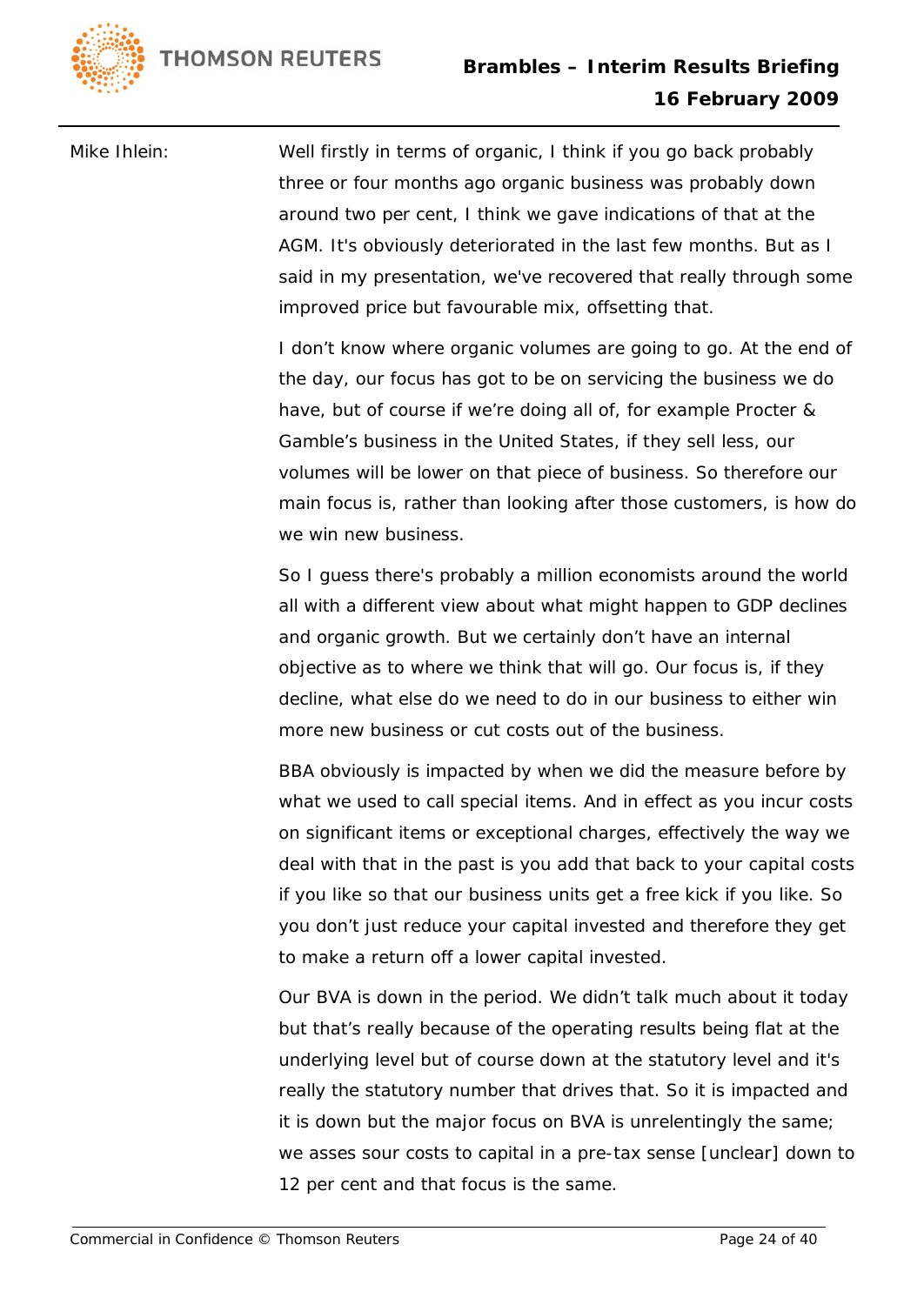

Question: (Anthony Moulder, Credit Suisse) Just two questions also if I can. Starting with that seven million in scrapped pellets; just your view as to how did you come to (a) seven million and I take it the cost of repair of repair of those seven million pallets made it uneconomic, hence the scrapping of them rather than just the ongoing storage of them. And how did that affect your depreciation policy for the [unclear] scrapping of seven million? Mike Ihlein: I'll deal with the first on you can deal with the other two if you like. The seven million is our, and it is more than statistical, it's our estimate based on a long period of history in the US as to how many pallets we need at any one time in our 75 odd fully owned service centres plus TPMs to meet our customers requirements. Typically that would be around about six to seven million on a normal environment. We now have seven million in excess of that and that's how we derived the seven million. It's sort of pretty simple maths really but it's looking at how much stock do you need to hold to be able to meet your customers requirements. The cost of repair versus storage; the trade off certainly is if you don't store the pallet you don't have the storage costs and all the relocation costs and pallets are not cheap to store. People might think that they're just a few planks of wood but you have to store them properly to make sure that you maintain their quality and if we were to keep these for some time, it would end up costing us a lot more than simply repairing them. But the decision for you to

do this is really around taking out of the network to avoid storage and relocation and handling costs and relieve congestion in the network, and not really driven by – well, could we repair them? Of course you can repair them, but you've then still got to sore them and you still have the same problem. Depreciation.

Liz Doherty: Yeah. In terms of the accounting policy on depreciation, it has absolutely no impact whatsoever. What we've done is simply said that these \$7 million we'd make a decision to scrap them, so in line with accounting you say there will be no future cashflows generated from them, so we took a full impairment charge net of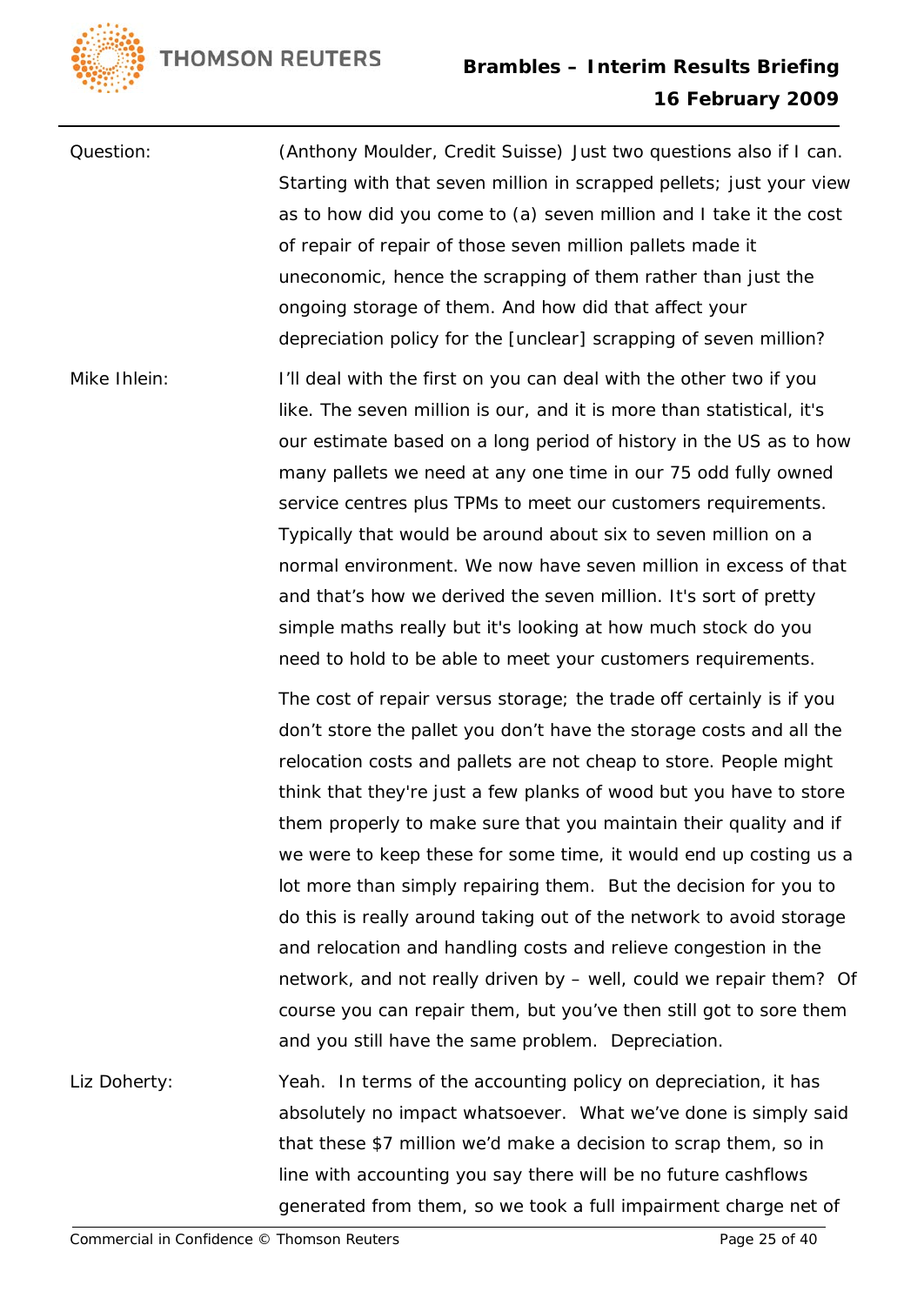

the number recovery. For all other pallets, we assume that the economic benefit that will come through will be exactly the same as they have been previously, so no change to the depreciation policy.

Question: Just a follow up to that. Could I expect that there's low impact from losses, pallet losses, given that you wouldn't scrap seven million pallets if you're expecting to move seven million pallets to have those into the pool in the next couple of years?

- Liz Doherty: That is absolutely true, but as you know we continue to get input so they actually add in, so they come into the pool. And we have these certain contractual commitments to a few customers' locations, which means more pallets are coming in. So we've taken out the seven million because we don't think we need them at the moment, and our leakage would be met by other pallets coming from other places.
- Question: Just following on from that. With your competition not mentioned in this result, could that have been a contributing factor to the lower growth rates achieved through this half?
- Mike Ihlein: I can make a comment on that. As you know you're talking about the US…? Our competition there is obviously the whitewood industry. It's IGPS and it's Peco and IGPS and Peco both have a pooling model and they're obviously much smaller than us. I think the whitewood industry is also suffering, because just general trading levels, so activity levels are down because of organic growth, and that's really what the main driver to that has been. IGPS do have more business today than they had a couple of years ago, but frankly that's not the driver to what we're seeing in terms of the total pallet industry in the US. It's really total levels of economic activity driven by manufacturers delivering into the retail trade.

I don't think we've got any calls on the phone line. That's what it's showing here. Is that correct, there's no questions on the line?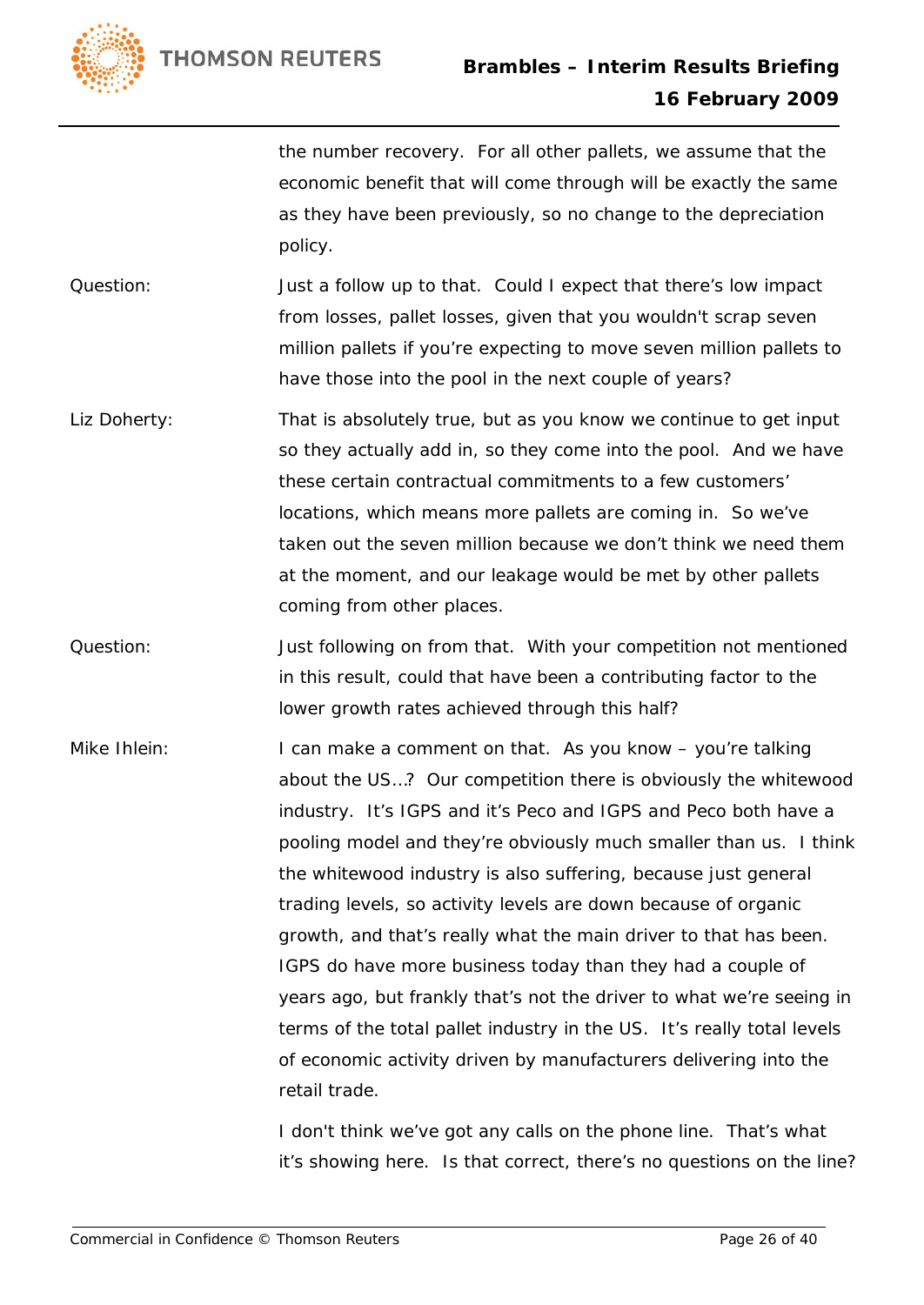**THOMSON REUTERS** 



Okay. We'll continue with the room then. This one down the front here.

Question: (Cassandra Meagher, CommSec) Just three questions. The first one's around sales volume wins. Can you comment on whether you had any customer losses during the period? The second one is around Recall, and can you explain a little bit more around what's happening to margins there and what your strategy is to improve margins in the Recall business? And third question, could you just provide an update on China and India, and when we might see a positive impact on China and India in terms of Asia-Pacific region?

Mike Ihlein: I'll get Craig to tell me the answer on China and India, he's sitting right in front of you. First in terms of sales volume wins, look yes, from time to time, obviously across our full business delivering into 300,000 customer locations, we win a lot of business and we do lose some. The numbers that we're talking about are net business wins, so that takes account of losses. Did we lose some business during the last six months? Yes we did, but we've won a lot more than we've lost, but won't be commenting on specifics in terms of any one individual customer.

> Recall margins, look it's interesting, the thing that we are disappointed with, with Recall last year as you all know, is the performance in the Americas. And we've said that we needed to do and had to do a much better job on getting that cost structure in that business sorted out this year. In fact, we've seen that in the Americas. The challenge I think that we have seen in Recall in the half is that the secure destruction business is down significantly, and I think that is a direct consequence of the difficulties that the finance industry finds itself in. Because a large proportion of our customers in the secure destruction part of our business are banks, financial institutions and so on. They're doing less activity. The bins that they fall up, they put less in and then – or of course in terms of commodity prices generally, paper prices that were here are now here.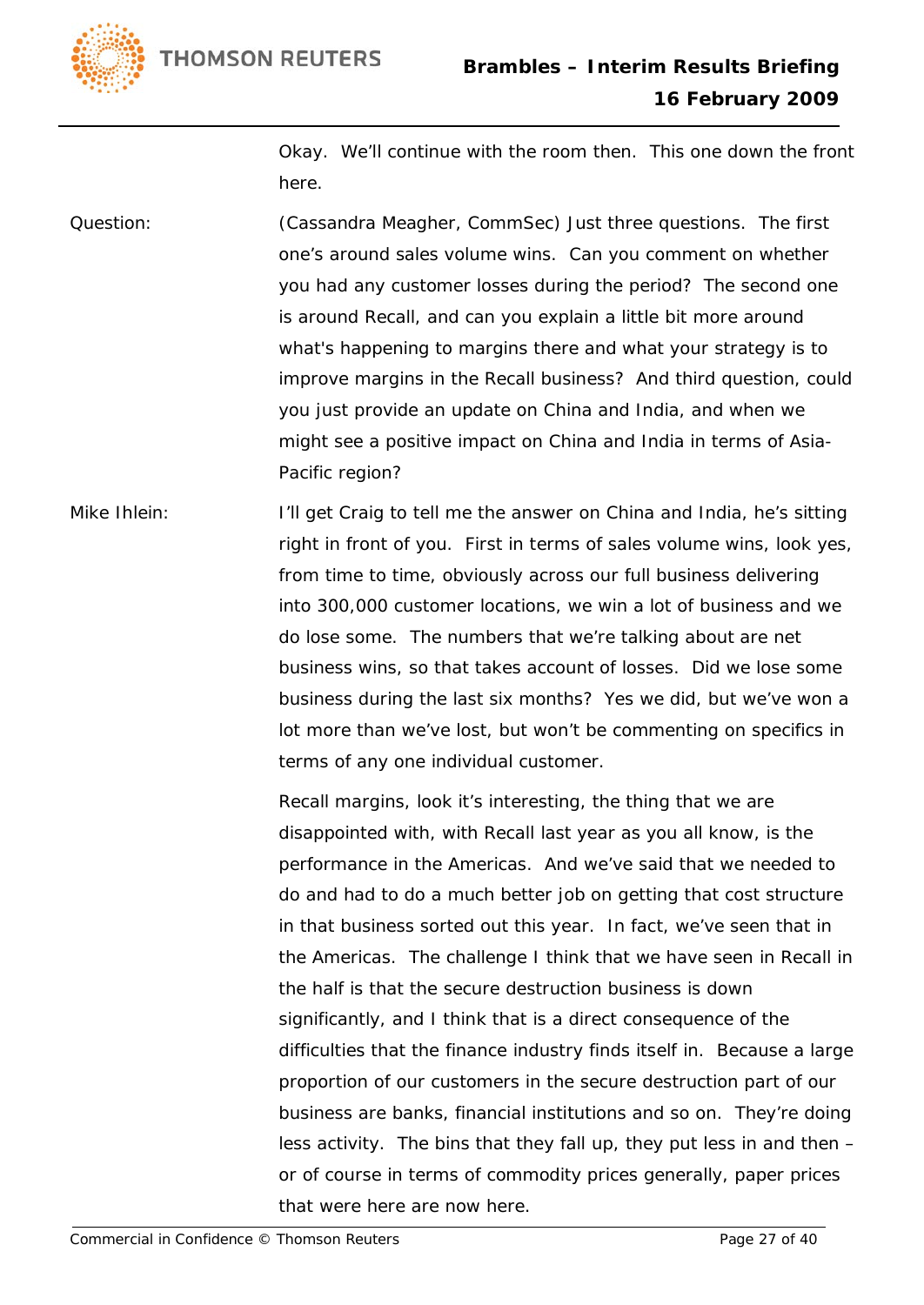

So I think Recall in their core business, which is really the document management business, they grew their volumes at 7%. And so what we're focused on is – that part of the business is doing very well and I think the margins are holding up well in BMS. SDS we're losing revenue and what the business is doing is pulling out costs as fast as they can to keep pace with that, and I think they've done a very good job on that.

So when we do see some recovery in financial services, and I don't know when that will be, but we're obviously still trying to win more business there, simply because there's a lot of consolidation going on and there are some opportunities there. Once you get the volume up you'll start to get some real benefit in terms of improvement in margins. The focus is really around SDS and how do we manage the costs, because BMS is doing well.

China and India, they're investment markets for us. The net operating loss between the two is about \$10 million in the half, and that's up from about a little under \$5 million last year. India is the more recent of those. We will continue to have operating losses in those businesses for the next couple of years, and that's in line with what we originally planned. We obviously will want to get there in terms of positive profit, as fast as we can, but we also recognise that these are very new emerging markets. We need investment in those markets. We spent \$12 million in capex in those two markets in the half, and we'll need to spend more. We need to be prudent in what we're doing, because times are much tougher than what they were, but it's still going to be a couple of years I think, before you see positive contribution to profit. I see Craig saying that's good, and he's probably going to ask if it's next week.

We'll just wait a moment on the floor here, because I have got a number of questions now on the phone line.

Question: (Simon Mitchell, UBS) I just have three questions. The first was the \$65 million of scrapping costs for the seven million pallets. Can you just explain how that's made up and particularly what was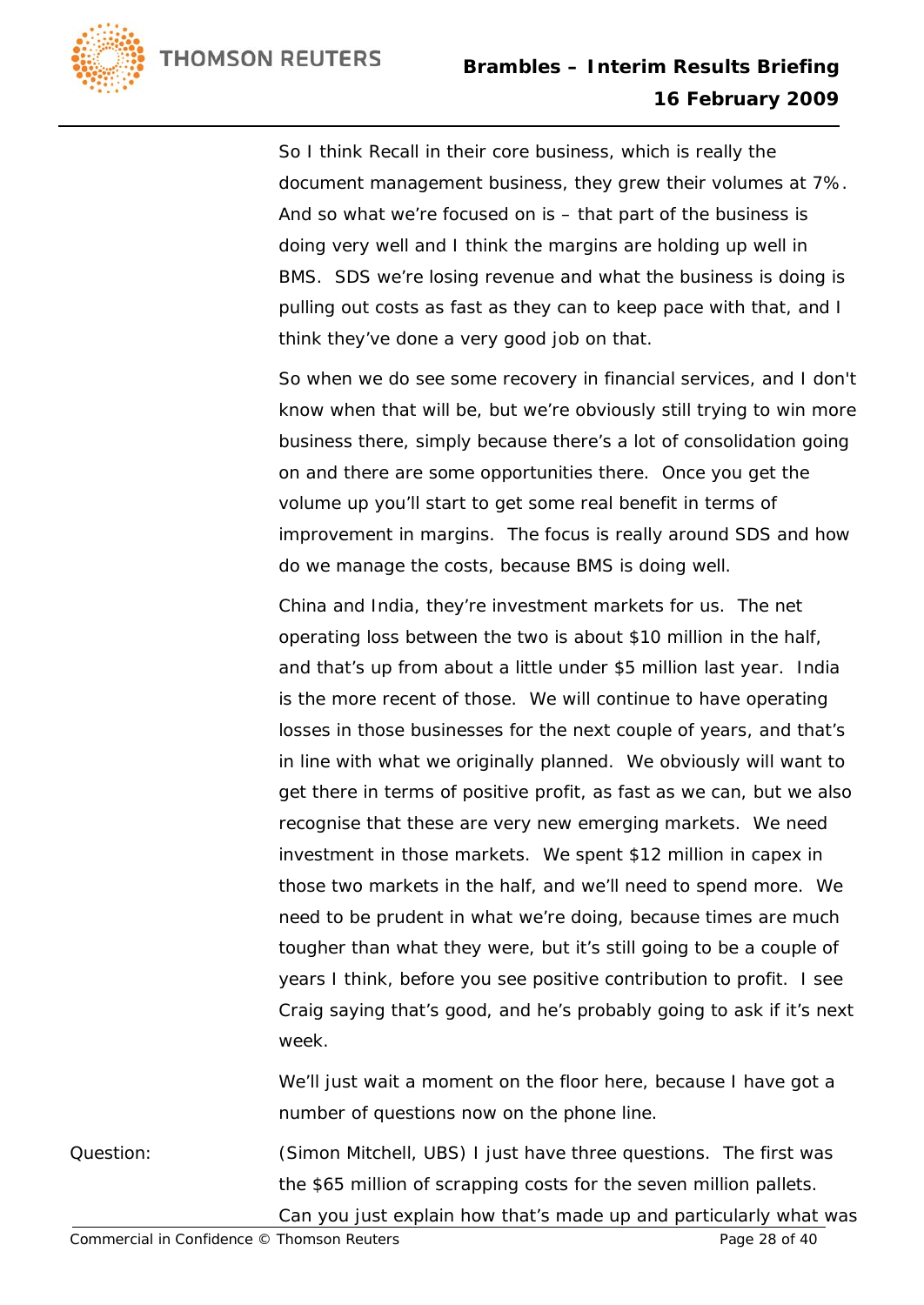

included in the first half for storage costs on those pallets? Question number two is the European control ratio, it looks like it's gone from about \$95 to \$97, which can obviously be a sign that returns are increasing at a faster rate than issues. But I'm wondering if you can just comment on utilisation rates in the pool currently in Europe? And the third issue really just a question, any reason why there's no divisional capital employed numbers in the disclosures?

Mike Ihlein: What was the last question Simon?

Question: There doesn't seem to be any divisional capital employed numbers disclosed, which you've always done in the past.

Mike Ihlein: I'll have to ask my CFO about that. There's no particular intention not to disclose it, so we'll just have to check on the last question Simon. I'll deal with the scrapping point and then Liz can talk about the control ratio. The \$65 million covers all of the costs associated with needing to accelerate the scrapping of those seven million pallets. That includes – and that does include costs that we've incurred in the first half. It includes storage, relocation costs, the physical costs of demolishing pallets – you have to obviously pay people to do that. And of course, we recover out of that a certain proportion of good boards out of each pallet that we will redeploy in future repair costs, and that's all taken into account in that \$65 million number.

> We're not providing a split as to how much it will be over the next two years, but effectively the non-cash component of the \$90 odd million is this \$37 million, which is the impairment charge and the balance is all cash of one form or another, partly in this year and some in FY10. Control ratio Liz.

Liz Doherty: Yeah, I mean as I said – I think we said in the introduction to check, which I think you attended Russell – some – that's what you do as well – over time – you need to look at the control ratio over time and if you get an improvement, you do need to watch. It can indicate better improvement. It can also as you highlighted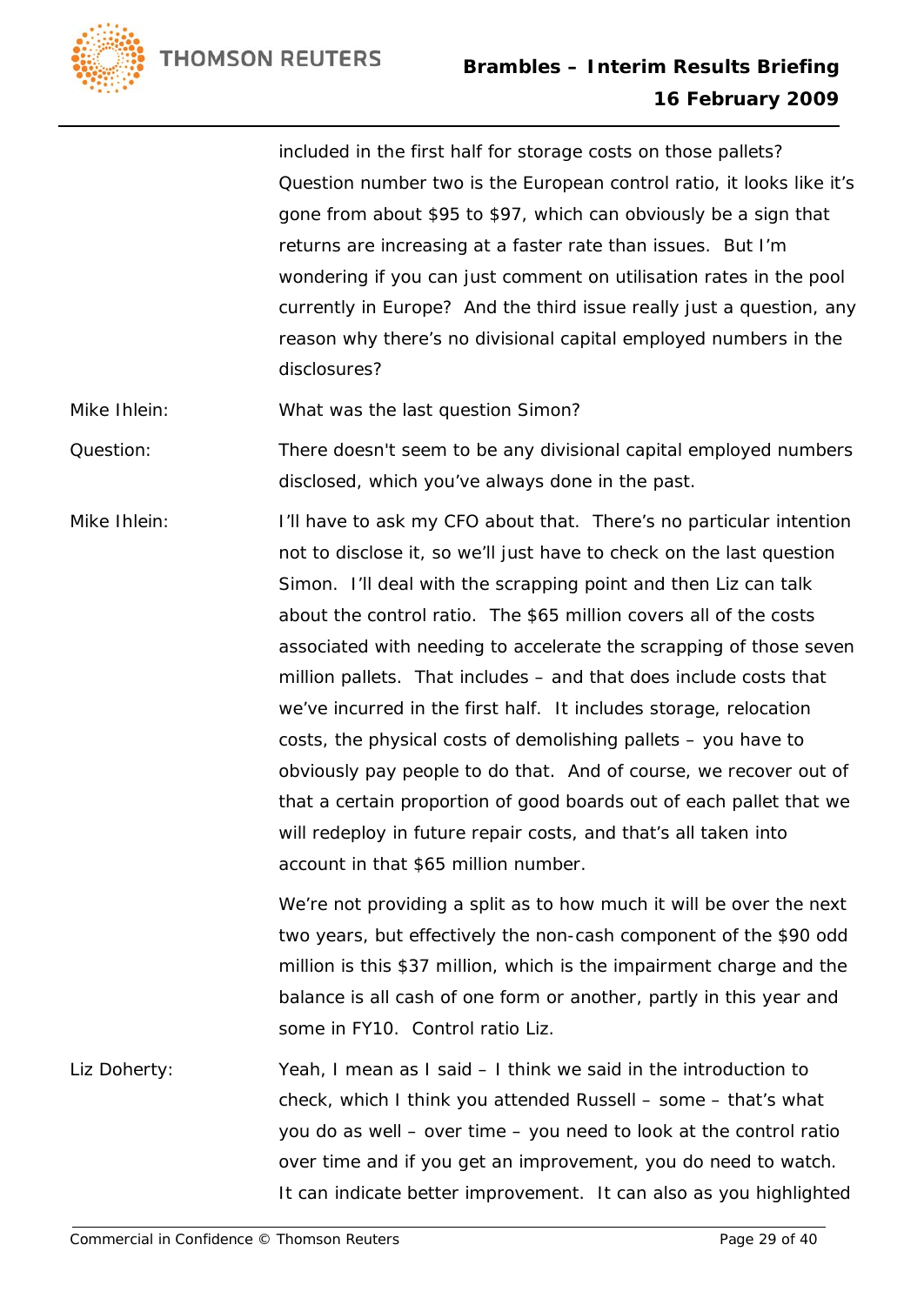**THOMSON REUTERS** 



indicate just a slowdown in the economy, and there'll be a bit of both in that in the US, as the volume has actually – in the US – in Europe. In Europe and EMEA we actually said that volume was actually flat or in line with the previous year, so in terms of issues I don't think there is much to say on that.

Question: But just perhaps in terms of what your returns are doing?

Liz Doherty: Yeah, well pallet returns are coming back more than pallets are going out issued.

Mike Ihlein: Simon, the only other point I'd add to that is that unlike the US, which has historically been a very high growth market, Europe in the last few years has been a relatively growth market so they're very used to managing pallet flows and pallet stocks within their networks to relocations in periods when growth – because we had really zero growth for two or three years. They are very good at managing that, so I don't see that as being any issue.

We'll stay on the phones for just a moment.

Question: (Matt Cray, JP Morgan) I'm just wondering if you could comment on the extra \$60 million in pallet quality. That's gone from \$100 to \$160. To what extent is this driven by your own visions of cost savings down the road, and to what extent is it being forced on you by customers who are just demanding a high quality for the same price? Do you have the same confidence with the bigger spending on quality that you'll get a commensurate increase or decrease in operating costs in the next few years? Can you give us any indication of what you think that will be?

Mike Ihlein: I'll have a go at that. Look, this \$60 million investment is our decision to continue to improve the quality of existing [unclear] higher requirements of customers. So we're not just giving customers something that they don't want. I think we are trying to meet customers requirements. There's no question that we don't invest money just for the hell of it. We think that that will deliver a value to us over long term because of the customer relationships. But the important point that I made today is that

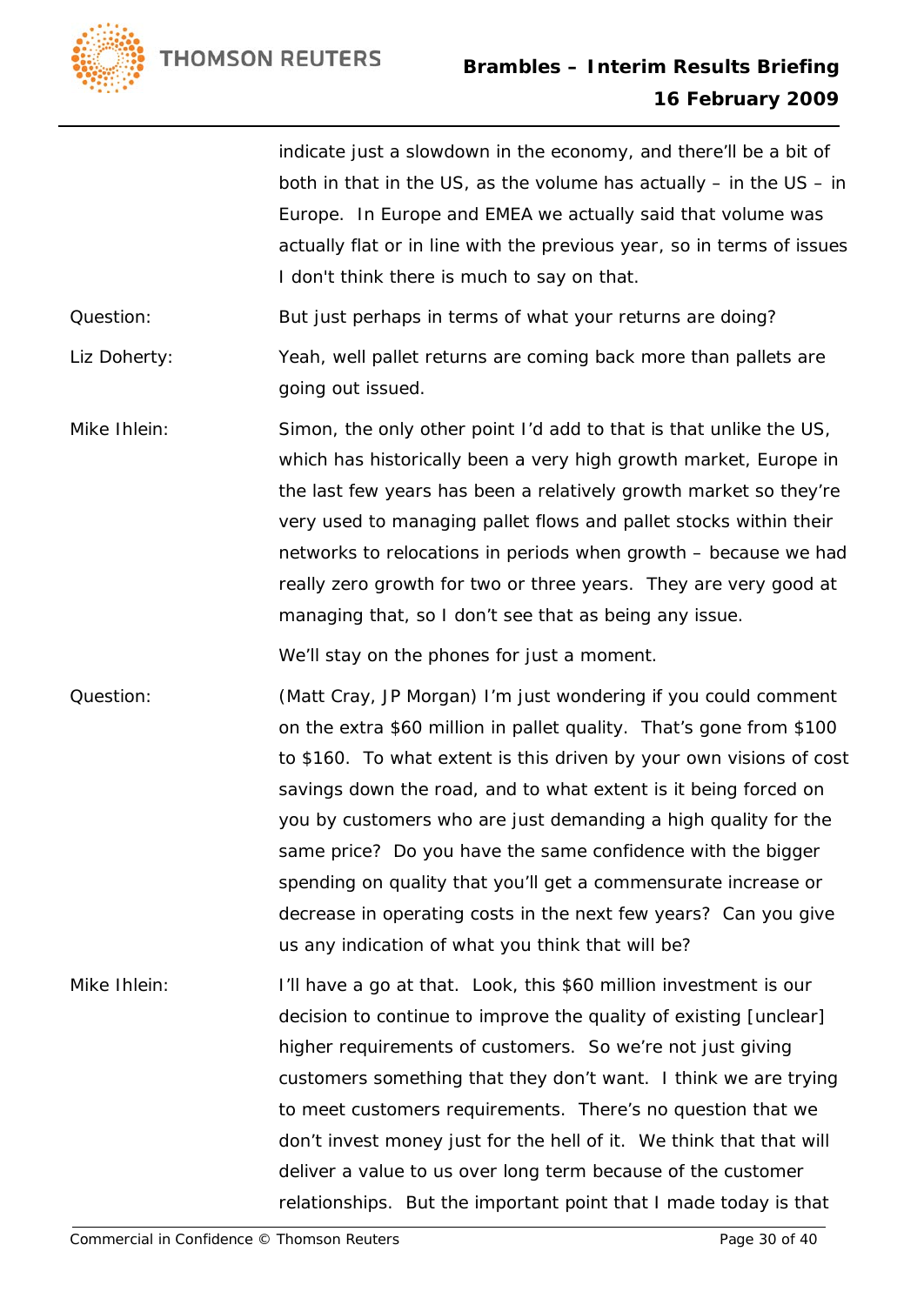

between now and December 2009, we're doing a major review of how in fact we go to market in the US to be able to service those customer's requirements. That will include service offerings and a pallet platform, what we do with our networks and so on. Quality will be one element of that.

So certainly this current program comes to an end in December 2009 and the way I'm thinking about it, in terms of our business not making any assumption at all about what does this mean for any ongoing costs because all of that is up for review and we may well approach how we segment our customers quite differently for the future rather than just simply saying, oh well look there's a permanent ongoing cost here, we will only invest money if we think we're going to get a return on that once we complete this review over the next six to 12 months.

So I don't think you should simply take whatever the numbers will appear in '09 and assume that continues forever, I think that would be inappropriate.

Question: (Matt McNeal, Goldman Sachs JBWere) My question was just in relation to the quality issues or that programme and the key question I had I think you've just partly answered. It was really in relation to why is it that you expect this money being spent at the moment isn't going to be an ongoing cost and just try to get a little bit more light on exactly what you're actually spending that money on at the moment. I mean I thought it was quality control people in some of the service centres and things like that.

Michael Roberts: Actually it is partly on plant quality representatives, but it's partly on plant quality representatives, but it's predominantly, in absolute dollars, it's more to do with repairing pallets to a higher standard. So it's repair costs associated with delivering better quality pallets to highly automated customers.

> We do not regard that as an ongoing cost, that's why we have treated this in our financials as a significant item. We identified that as a separate number in our financials last year and we're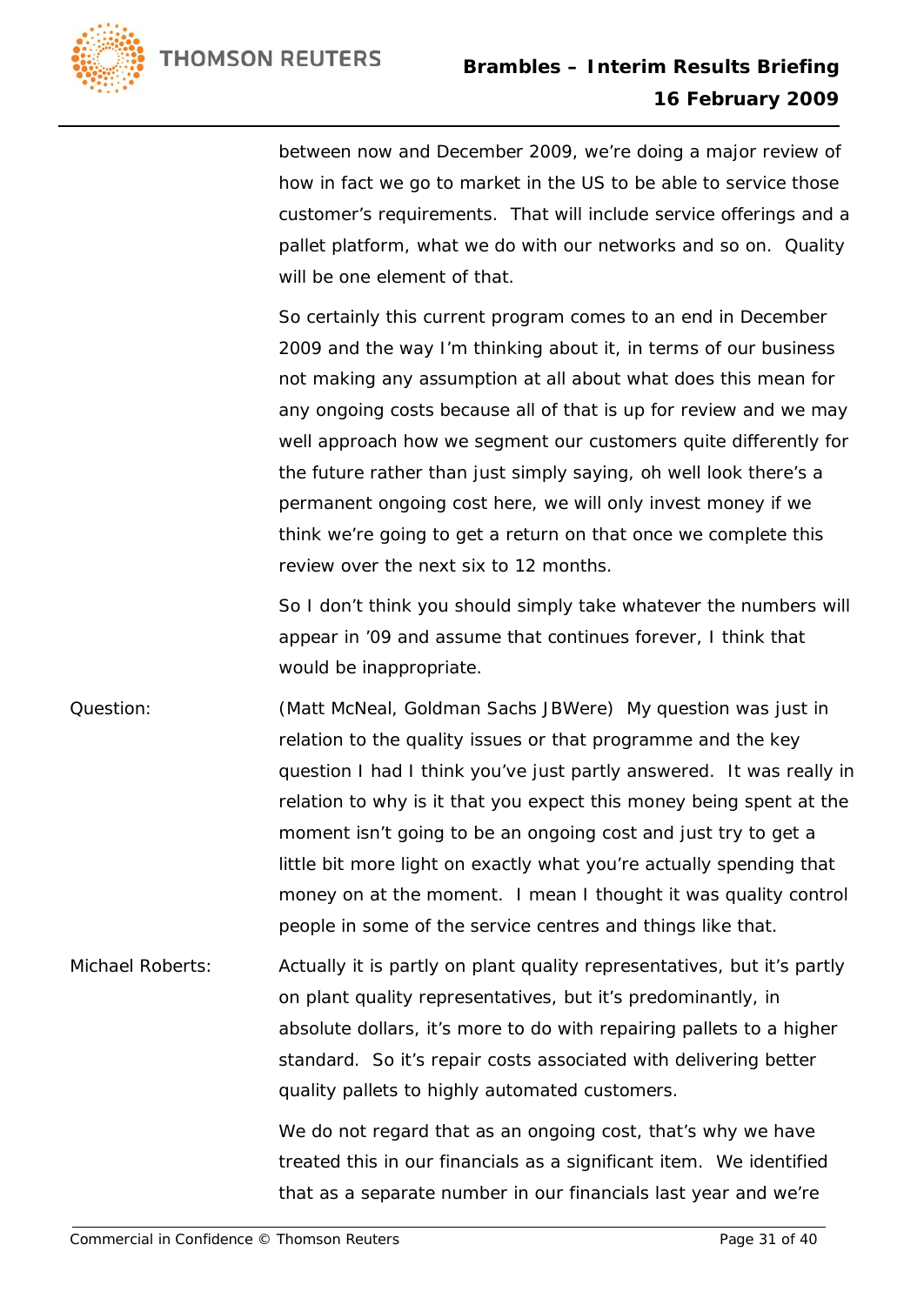**THOMSON REUTERS** 



treating the \$34.5 million in first half as an adjustment to our online profit. When we complete the full review of our service offerings between now and December 2009, we'd be looking at quality as simply one element, but certainly are not assuming therefore there is an ongoing cost associated with this in the same way that we've invested in this programme since February 2008. It's a discreet programme, will come to an end in 2009.

- Question: (Matt McNeal, Goldman Sachs JBWere) So just to clarify, you're assuming that post December '09 you're going to come up with a different way of servicing those customers that will basically take away some of those costs that you're spending at the moment?
- Michael Roberts: Well I'm not going to give you forecast Matthew, but other than to say the review that we are doing between now and December, we'll look at that and every other aspect of our service offerings and what is the benefit to our customers, what do they want, what's the cost of doing that and what's the return to us from doing that.
- Question: (Matt McNeal, Goldman Sachs JBWere) Yeah, I must admit I still struggle a little bit on seeing exactly how repairing pallets isn't necessarily something that you're going to have to keep doing.

Michael Roberts: I guess you'll have to wait to see the details of the review.

Question: (Matt McNeal, Goldman Sachs JBWere) Alright, no worries.

Mike Ihlein: Can we return to the room now, David.

Question: (Russell Shaw, Macquarie) Just a quick question on your review in the US, you talked about looking at different types of pallet platforms. Are you referring to the Blue Step pallet there and can you give us an update as to whether that is still work in progress? Then secondly, I mean with the write downs, would we expect any steps changing your capex profile going forward or learning of your plant costs as a result of taking the pro-quality pallets out of the network?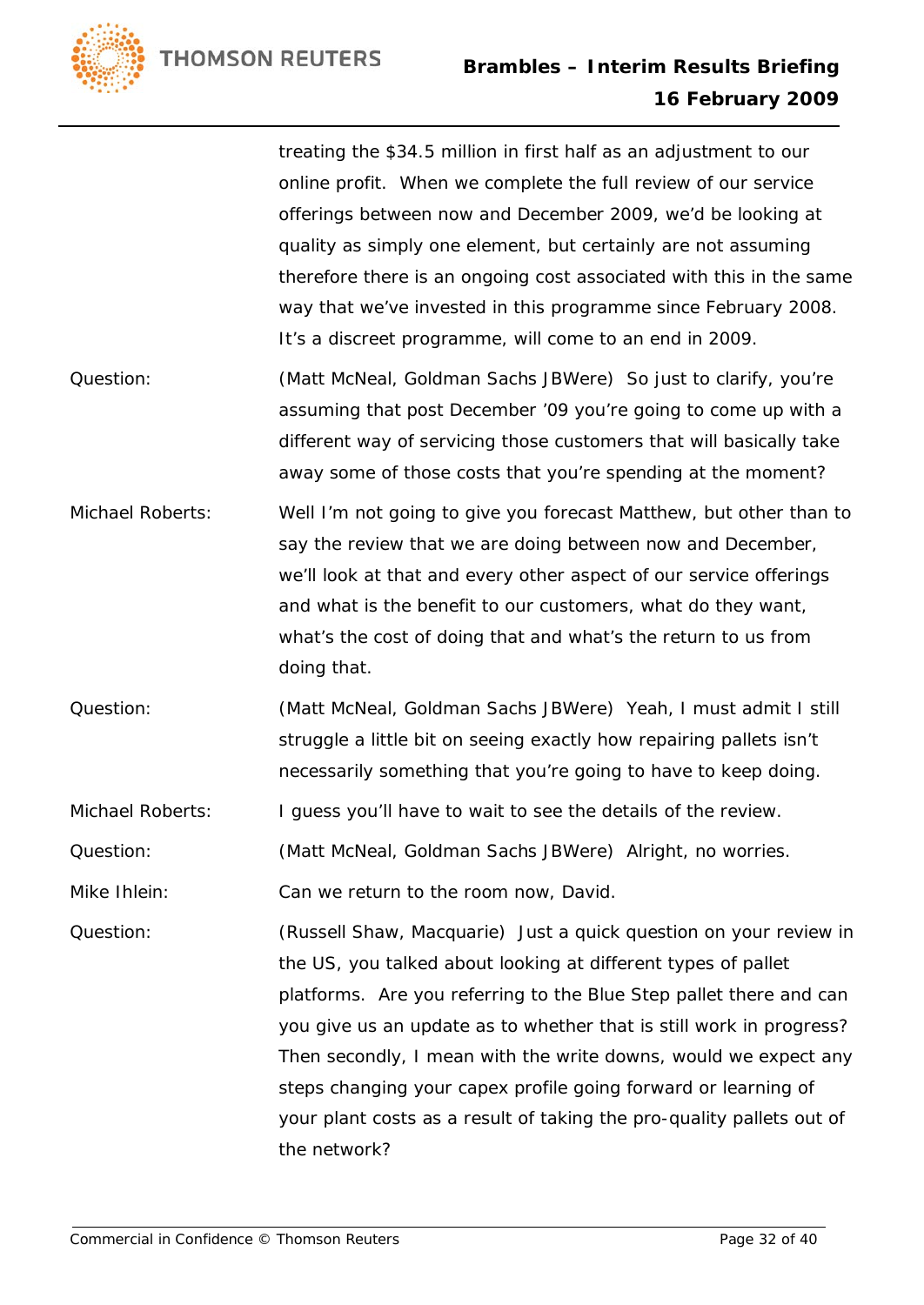

Mike Ihlein: On the first one Russell, it will look at all platforms. Obviously we have done a lot of work on the Blue Step and it has taken us longer in terms of getting that. We have chosen to delay the launch of Blue Step and you might remember itself would result in higher levels of capex because it was a more expensive pallet, until we complete this review.

> We will be prepared to look at all sorts of pallet platforms that would service our customer's requirements more effectively than what we're doing today. Does that mean Blue Step? Possibly. Does that mean a plastic pallet? Possibly and plastic pallets, as you know, where IGPS that has one, but there are some issues associated with certain plastic pallet offerings in the market that exist today.

But if that is something that our customers at the very highly automated end might want, that might drive more business for us and we can find a way to make a sensible economic return on that, of course we'll have a look at that as well. So there is nothing that won't be on the list that we're prepared to look at because we need to understand what customers really want and frankly what they're prepared to pay for, both at the low end and the high end.

The capex profile, not so much because of the scrapping programme, but the fact that we're proactively managing our input levels and managing our customer requirements who currently have some requirements for new pallets and just overall tightening up on our capex spend, yes I expect that that will deliver further improvements in our capex profile. Because if you look at our profile in the first half, I think we've done an excellent job in Europe, very, very good. We've got more work to do in the rest of our businesses but particular in the US and I think imports and managing new pallet flows to customers and the scrapping program are a key element of that to improve our cash flows. Kevin O'Connor from Merrill Lynch has asked the cost of a new pallet, the average across the network, about \$19 or \$20?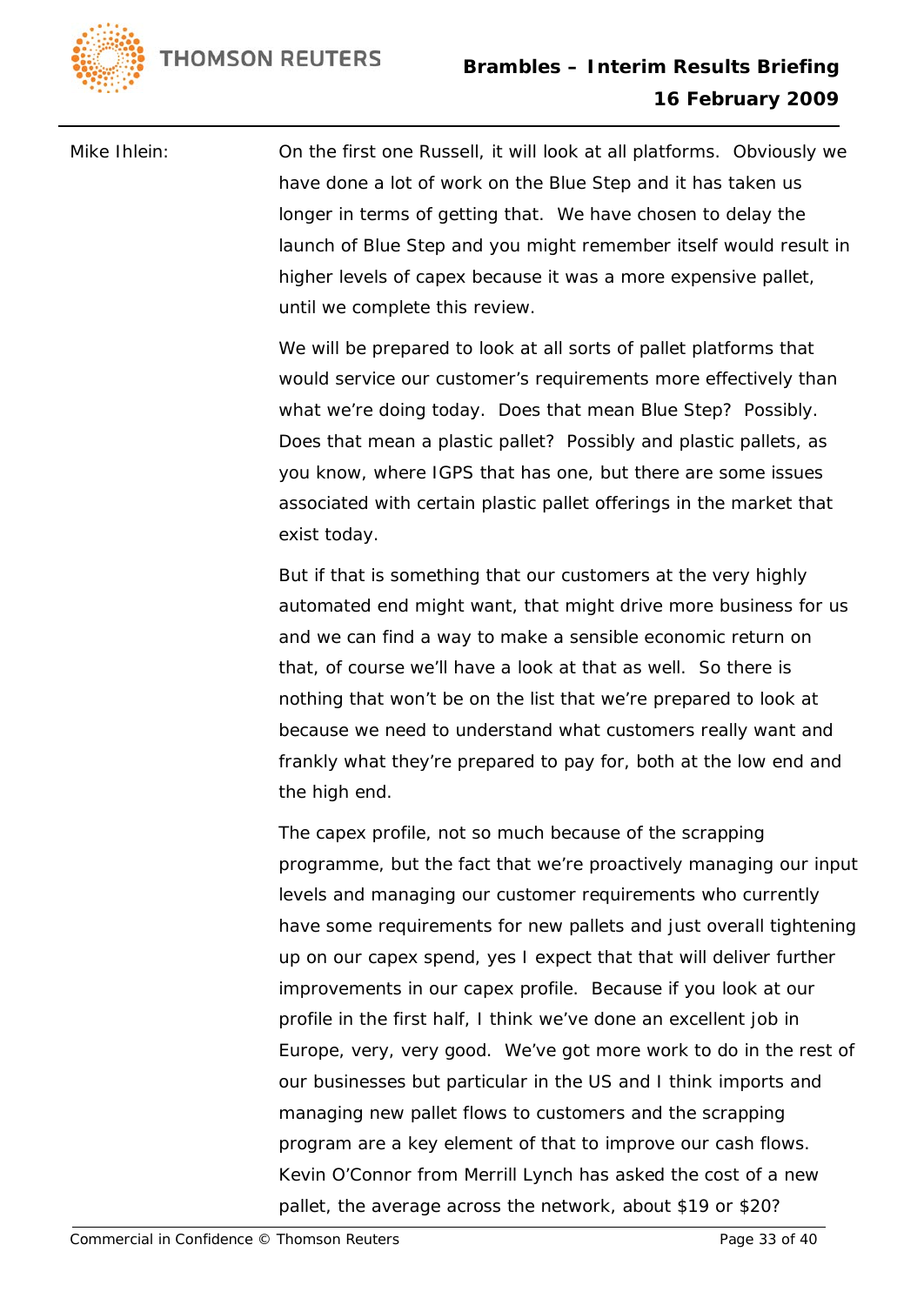

Mike Ihlein: Yeah in the US lower in Europe of course.

- Michael Roberts: Just before we get to you Anthony, because you asked a question before we might just go back to the phone lines. I think Ben Brownette next of Aegis Equities
- Question: (Ben Brownette, Aegis Equities) I was just wondering, you were saying in getting new business or something that you have been successful in and something you're going to have to do going forward, is there a specific strategy with some of these manufacturers who aren't already in the pallet pool or only have a minimal exposure, is the door open more now because times are a little bit more difficult than they were before?

Mike Ihlein: The line was just breaking up there Ben.

- Question: (Ben Brownette, Aegis Equities) Sorry, I will say again, in terms of getting new business going forward, is there a specific strategy and are some of the manufacturers who aren't already in the pallet pool are they more willing to speak to you at the moment?
- Mike Ihlein: Still hard to heard but let me try. I think the question is do thee current economic times provide more opportunity for us to win more business, is that the question?
- Question: (Ben Brownette, Aegis Equities) Well Basically, and can you be a bit more specific on that.
- Mike Ihlein: I think as a general rule, yes it does. I mean people are, customers, manufacturers and retailers, are finding life pretty tough so they will be looking at ways to save every penny that they possibly can. So I think that helps us with the overall value offering but I don't think you should translate that into because, and say retail sales were down in the US somebody's going to be desperate and therefore they're going to convert from a whitewood pallet to a CHEP pallet within the space of a week. Our value and our service offering does take some time to sell into a customer because they have to look at the changes in warehouse and manufacturing and so on. But on balance, it does our value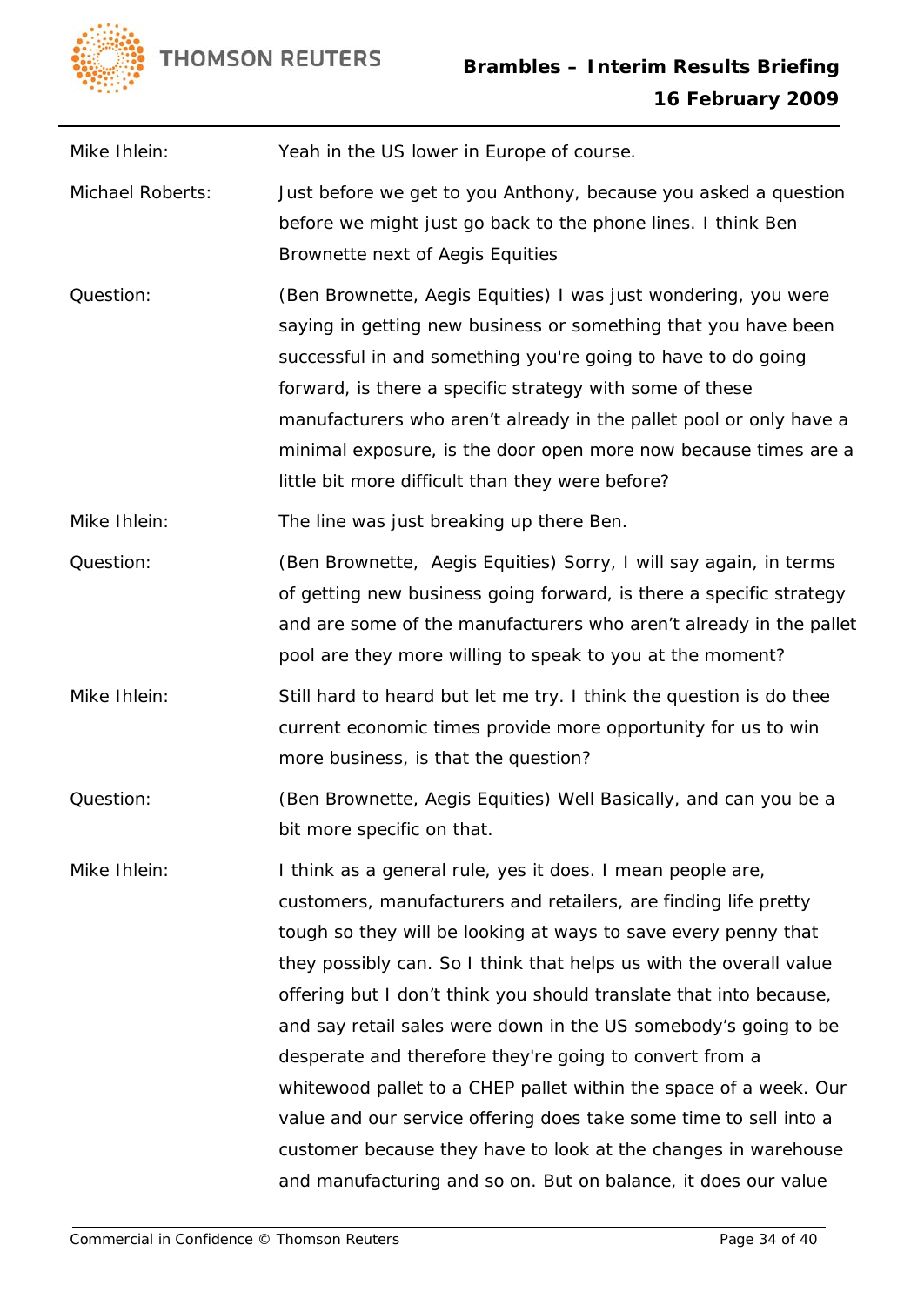

proposition more effective than it otherwise might in tougher times.

Question: (Ben Brownette, Aegis Equities) So are you doing anything to help you sort of win that, is there anything extra you're doing now that you weren't doing six months ago?

Mike Ihlein: No, in terms of our approach to marketing to customers, very much the same. We are doing, we started this awhile ago, a lot of value chain analysis for customers to make sure they understand what their true cost is in the supply chain to help demonstrate that they can save money by moving to CHEP. We're doing a lot more of that now that we were 12 months ago.

> Just a follow on question on that new business, can you give us a sense of how long the lead time actually is between actually starting the marketing and then winning that new business?

- Mike Ihlein: It varies from country to country but it's probably two to three months. It can be a lot longer if you're talking about one of the emerging markets in China or India, where logistic systems are not very well developed, you have to do a lot of hard yakka and hard work to get them to understand what the real opportunity is in the more developed markets. It's probably two or three months. But there are some customers that you can do much shorter than that who really understand the value of switching to pool platform.
- Question: (Cameron McDonald, Deutsche Bank) Just two other follow on questions. What are the 750 people that you're going t o make redundant actually doing at the moment?
- Mike Ihlein: I really don't want to comment on where they are or who they are because one, we haven't completed all the reviews. Secondly, it would be appropriate only for us to be communicating that firstly directly to our employees who are impacted. But they'll come from all functions in a number of countries and facilities around the world. So this is not just targeted at sales or finance or whatever. There are specific requirements in certain countries and beyond that I shouldn't comment.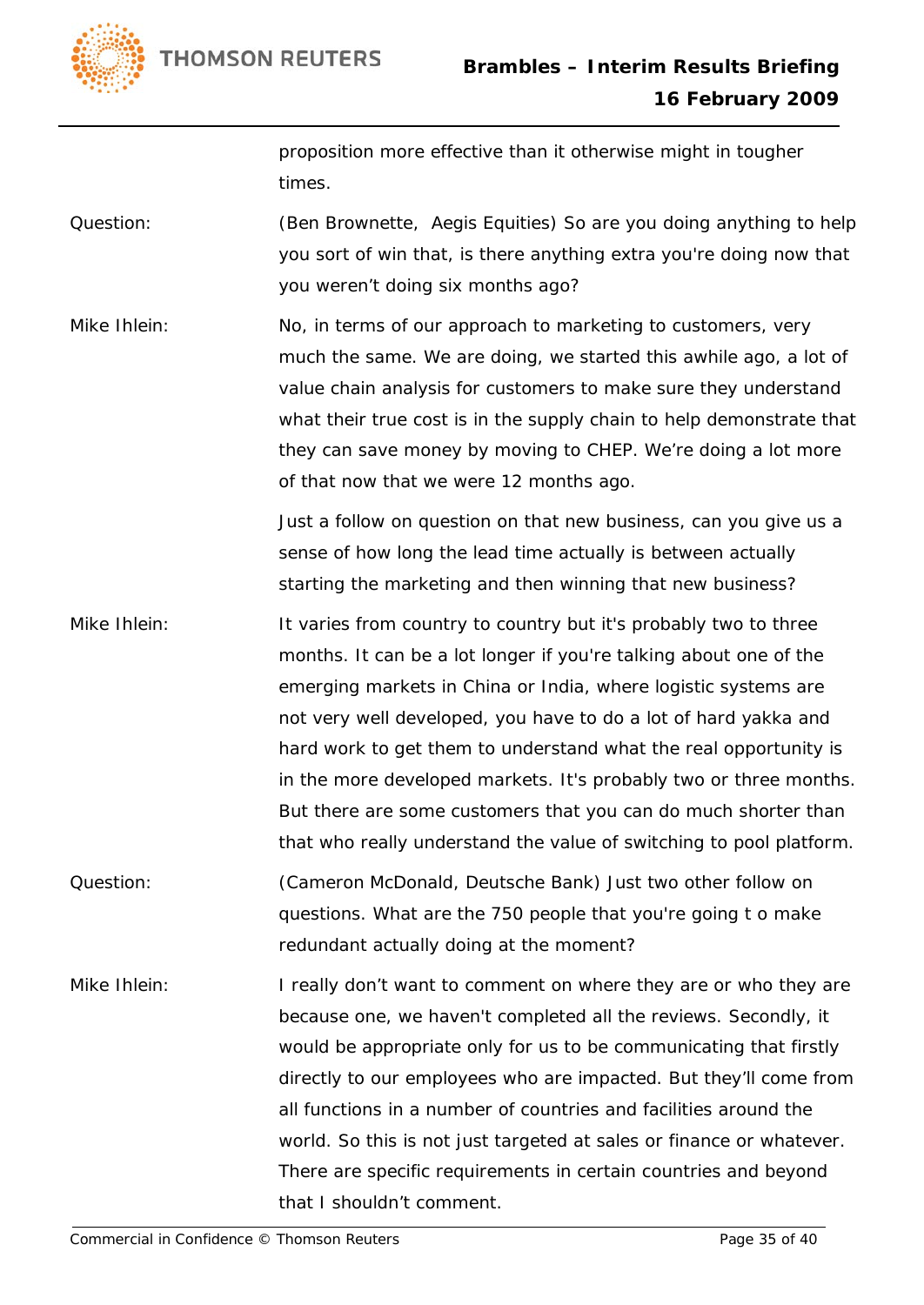

| Question:    | (Cameron McDonald, Deutsche Bank) So just on that, have you<br>had that discussion internally or is this the first announcement<br>that they'll be reading that 750 people are going to lose their job?                                                                                                                                                                                                                                                                                                                                                                            |
|--------------|------------------------------------------------------------------------------------------------------------------------------------------------------------------------------------------------------------------------------------------------------------------------------------------------------------------------------------------------------------------------------------------------------------------------------------------------------------------------------------------------------------------------------------------------------------------------------------|
| Mike Ihlein: | It varies, depend on where you are. Some parts of the world<br>already know, in fact there were some reductions in staff numbers<br>in the first half, that's the \$8 million redundancy costs or<br>restructuring costs through the first half. So generally speaking<br>quite a number of people are aware of that and that<br>communication process is happening today and over the next few<br>weeks.                                                                                                                                                                          |
| Question:    | (Cameron McDonald, Deutsche Bank) Just a final question. On the<br>pallet platforms that you were talking about before and the delay<br>of the blue step pallet, can you tell us what the already sunk costs<br>in research and development are for that product?                                                                                                                                                                                                                                                                                                                  |
| Mike Ihlein: | It's very small. We haven't capitalised costs associated with that.<br>We have a small amount, but it's very, very small and could I also<br>given that we're heading close to 12.30 could we just keep to a<br>couple of questions. Anthony we will come back to you in the<br>room in just a moment because there are people that haven't had<br>a question yet.                                                                                                                                                                                                                 |
| Question:    | (Paul Lyon, Evans & Partners online) Touch on the price mix<br>outlook, so obviously a contribution this half but recently in the US<br>you've had channel mix to Walmart and product mix to private<br>label probably late in the half. But looking at volume outlook for<br>some of your key customers, Kraft, PMG, Unilever et cetera all<br>with negative volume territory, how do you see that going<br>forward, what are your customers doing to address it and are they<br>asking you to help in potentially their business going forward being<br>at lower margin product. |
| Mike Ihlein: | Look a number of major customers are suffering volume declines,<br>as you know, they've released a lot of their results and depending<br>on which one they are and all of them are doing a lot of extra work<br>around marketing dollars and so on to try and generate more                                                                                                                                                                                                                                                                                                        |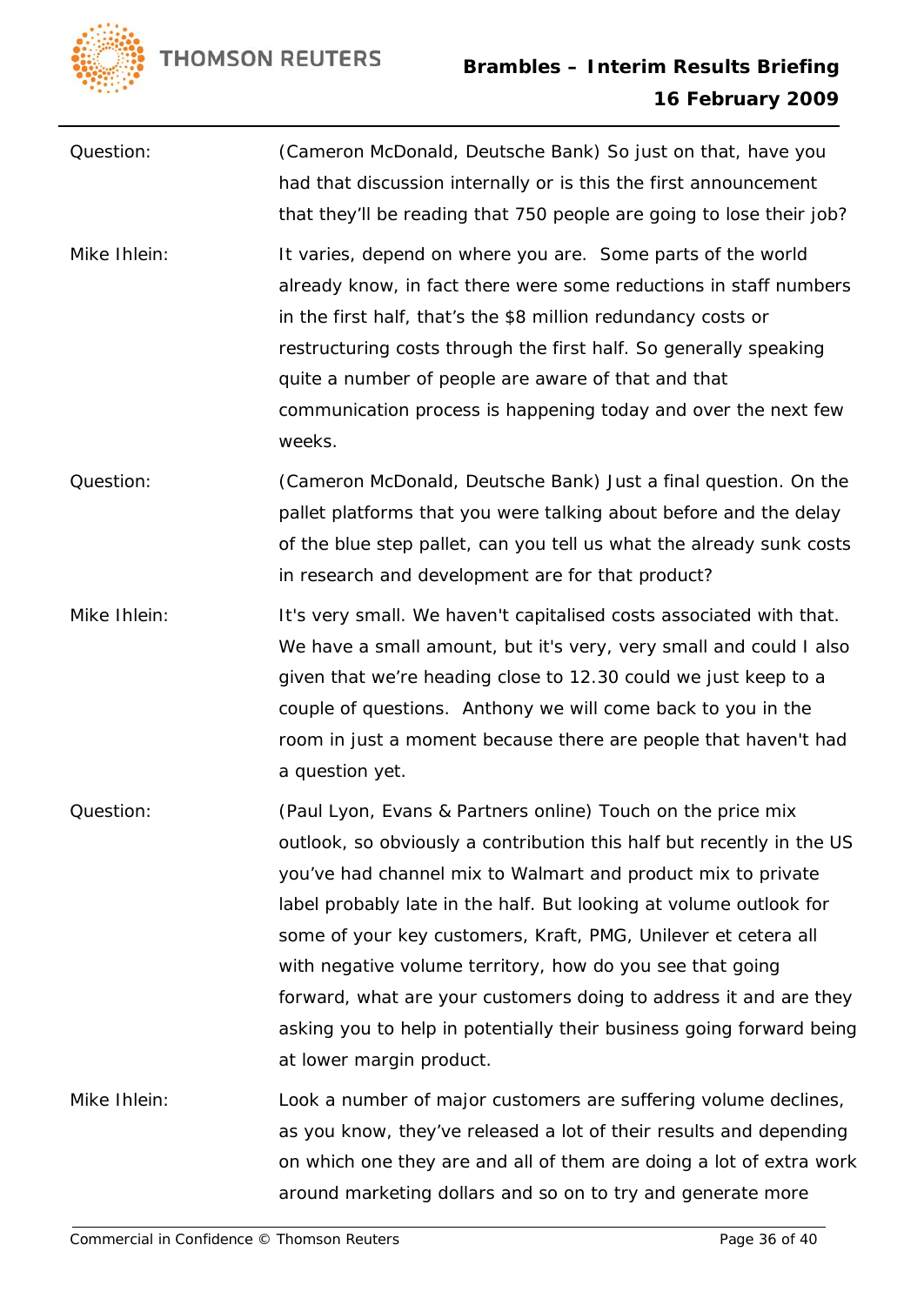

volume, for us, they continue to talk to us about are there more efficient ways for us to do business with them on their pallet requirements to reduce their costs. That's not a price discussion with us, but are there more efficient ways that they can do that.

In some cases, that includes where they might have a volume of goods on whitewood and how about we move more quickly now to blue because they can save some money. I don't expect that we're going to - well we'll probably continue to see potentially some risk around organic volume but we're doing a good job on pricing mix that generally speaking we should expect to continue to offset that, with new business being the positive over and above that.

- Question: (Anthony, unidentified) Just two questions then briefly if I can, contracted capex from customers, what is that figure, how many customers are getting new pallets and have you moved them off without adjusting the pricing I guess? Second question I had just relates back to competition, plastic pallets, you mentioned IGPS, can you make a plastic pallet work at the same per trip cost as what they're offering which is similar to your wooden pallet cost per trip?
- Mike Ihlein: On capex on existing customers, I'd like to comment but I won't because we're in discussions with them about how to remove them off. It's not the thing that's fundamental to the number of pallets that are in the pool because it's the combination of some of those requirements plus imports and of course we're managing both. The customers that we are talking to, they are very open to find an alternative solution because they know if this can result in lower costs for the supply chain, our supply chain, that that's good for the overall business. But of course we also recognise we need to find a pallet that works.

So we're working with all of those customers and there's only a handful of them, to see how we can make that work in their more highly automated systems. We've already made some really good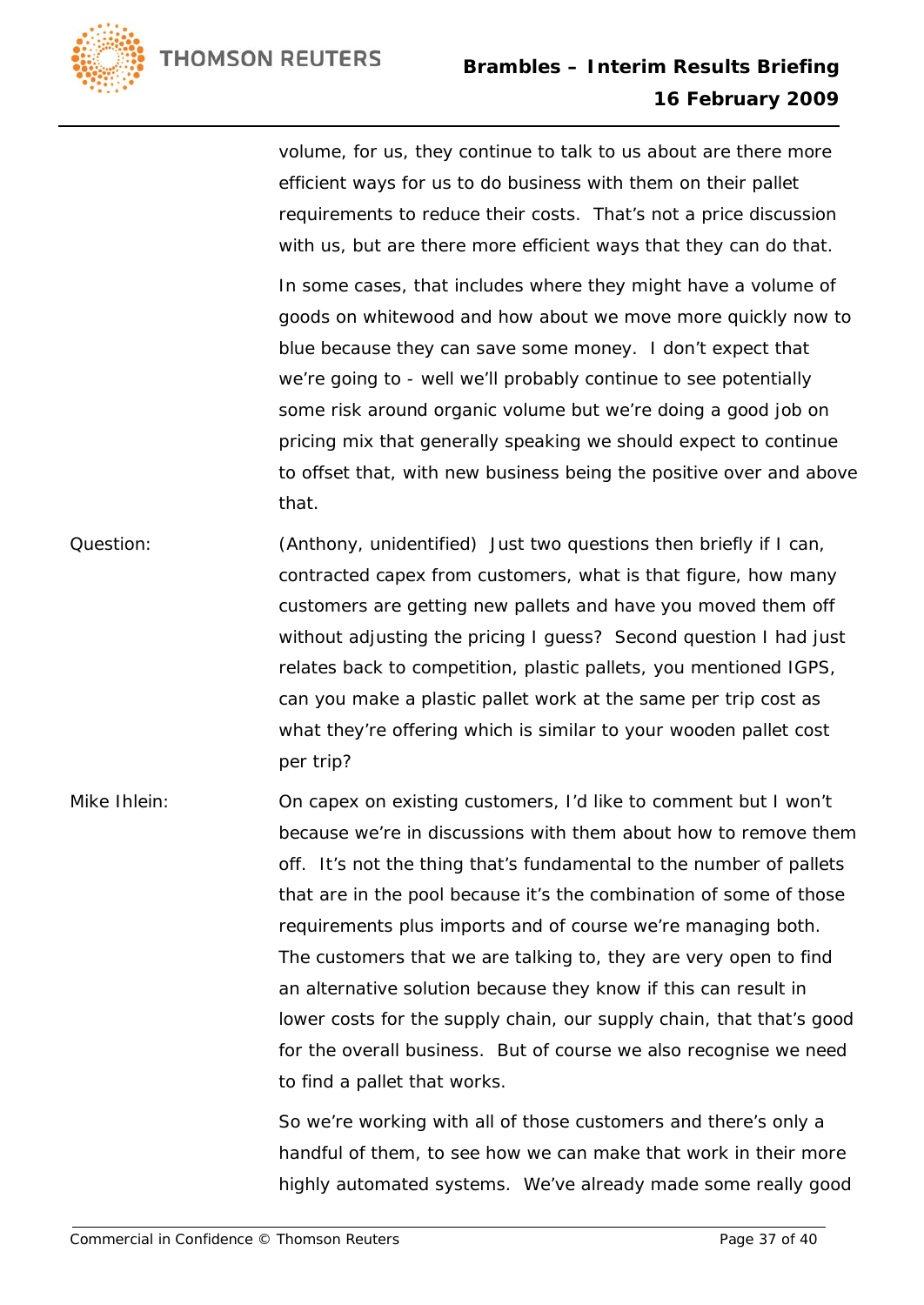

progress and we'll obviously update the market as we find better solutions for that. It's too early to comment yet.

On competition, could we make a plastic pallet work? We've been accruing business for 50 years, if anybody can make a plastic pallet work and be effective, I think we could, more so than probably anyone else. But it's going to come down to not so much can you offer it at a certain price, the solution may be that it is deployed in certain very high volume channels, for example, where the turns are much faster. So this is not simply a question of trade off or cost this therefore you charge this and do you make an adequate return. I think we'll have to look at every aspect of our business to look at whether or not that might make some sense, including the capital costs of the pallet of course.

But I think a number of issues will have to be addressed around some challenges even the existing pallet providers in the market have around fire retardancy and the damage that they even get to their plastic pallets which is not inconsequential and, as you know, if you have damage to a plastic pallet, you have to write it off, you can't repair it. So you need to make sure you've got your economics right before you embark on that. We'd be prepared to look at it.

- Question: (Joe [Schliemann], UBS) Just a quick question, you mentioned pallet flows into the US pool from imports and then you're actively looking at managing the scenario. Can you just expand on exactly what you aim to do there? Second question if I can, in terms of the scrapping of pallets, do you have a sense of the ongoing costs that you're avoiding by scrapping them and the cost savings you expect to make going forward?
- Mike Ihlein: On the imports Joe, you can do that one of two ways, one of three ways actually. Customer business that we may have been targeting to get over the next two to three years we may just delay and the trade off here is the gross contribution you might make on renting a pallet to that particular customer versus when it lands in the US, the cost of looking after that pallet when you've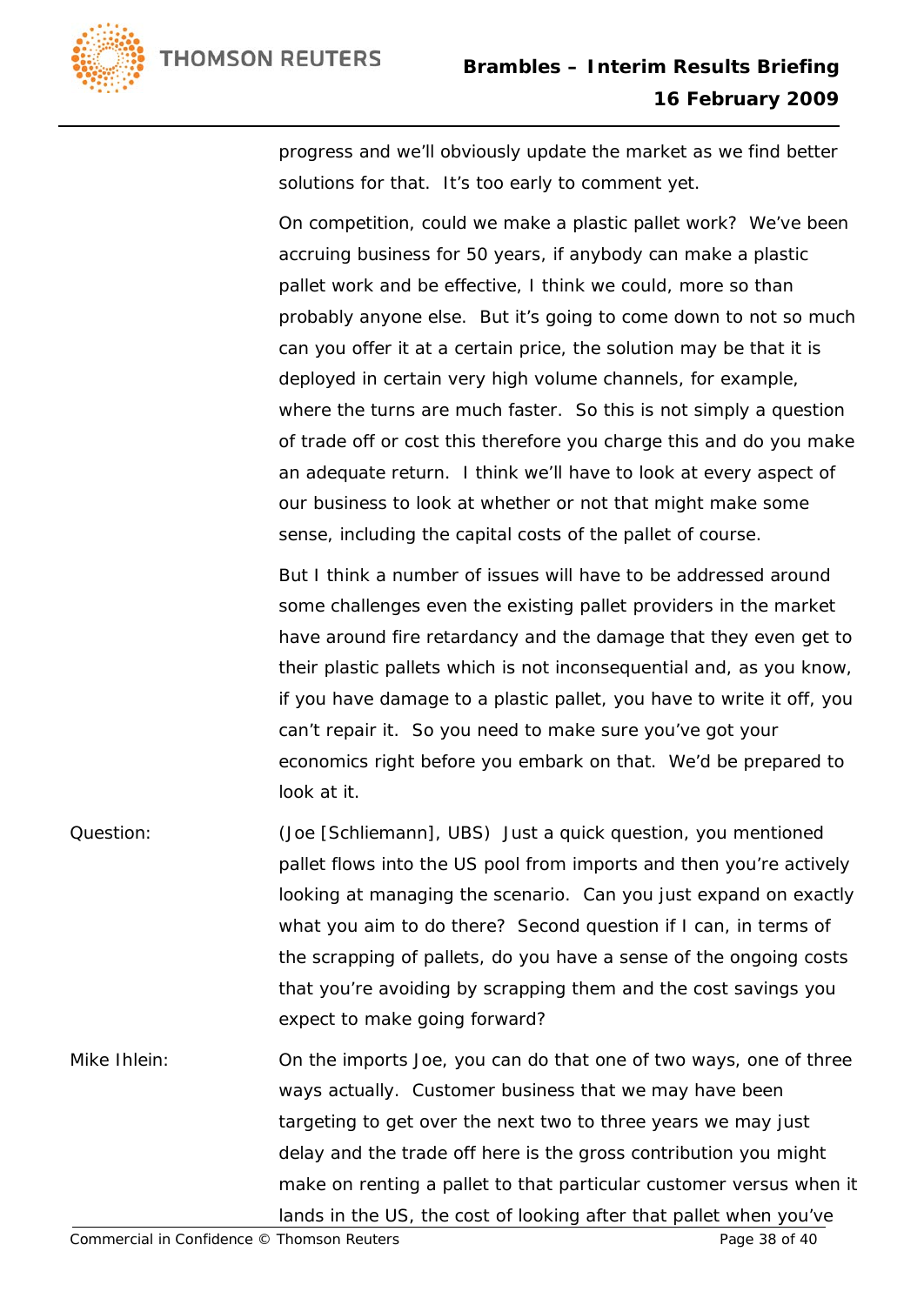

got excess. That's an economic trade off, it's a pretty easy number for us to do.

Secondly, where you might have existing business, we may even be prepared to consider an up-charge on pallets coming into the US, or work with those customers for a temporary period to convert them back to white where it just doesn't make economic sense for us to look after them in the US.

On scrapping of pallets - what was the question there - oh the cost of avoiding, yes we have a very good understanding and obviously we wouldn't be investing and spending \$99 million unless we felt that we would get a return on that in terms of avoiding costs that otherwise would arise over the course of the next two to three years.

Pallets are expensive to look after, both in terms of storage and relocation, obviously you've got the depreciation costs as well, but that if we have all of those there, that would have otherwise resulted in many millions of dollars of costs and we'll get that benefit back effectively by avoiding that cost over the period FY09 through to FY11, but yes we know the number, we're not quoting the number.

- Question: (Matthew Ryeland, unidentified) Just a quick one, can you comment on the relative quality of the imported pallets into the US, is the first question? The second one is, with the scrapping, how many physically scrapped per annum and are you typically only going to be scrapping just the really low quality older pallets?
- Mike Ihlein: The imports into the US generally speaking are, with very few exceptions, brand new and the challenge on that is that we have to buy them. So given that you don't need more pallets in the US, you've got this conundrum of, well you've got an import customer, we have to buy a new pallet, that's capex, right? So to the extent we can manage that, that's capex that we save and I think that's a good thing in this current cash environment we find ourselves in. So they're all new.